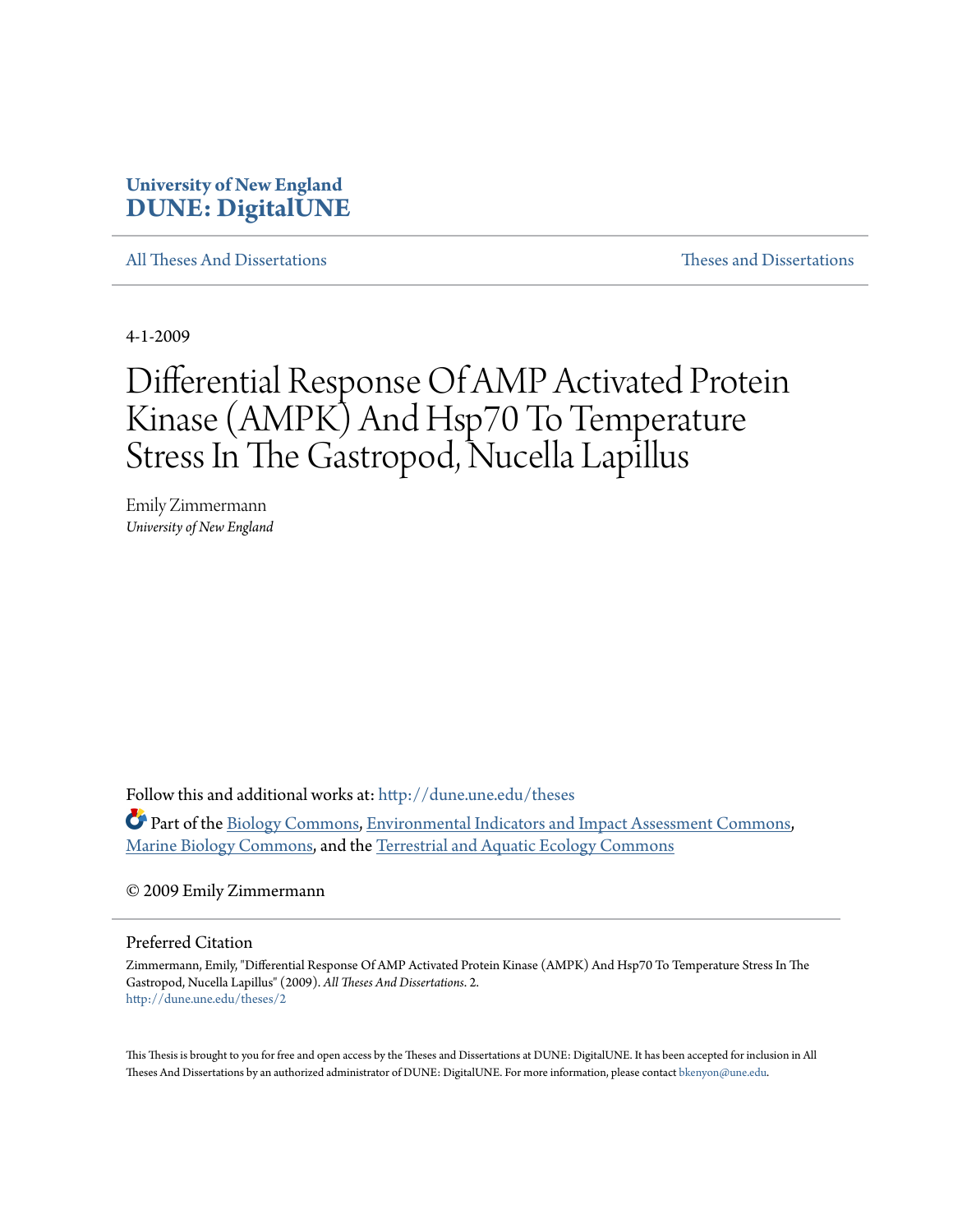Differential response of AMP activated protein kinase (AMPK) and Hsp70 to temperature stress in the gastropod, *Nucella lapillus*.

> Honors Thesis Presented to The Faculty of the Department of Biological Sciences University of New England

> > in partial fulfillment of the requirements for the Degree of Bachelor of Science with Honors in Marine Biology

> > > By

# Emily Zimmermann

Undergraduate Honors Biology Student University of New England Biddeford, Maine April 21, 2009

Thesis Examining Committee:

Philip O. Yund, Ph.D., Thesis co-advisor (Department of Biological Sciences, College of Arts and Sciences, University of New England) Markus Frederich, Ph.D., Thesis co-advisor (Department of Biological Sciences, College of Arts and Sciences, University of New England) Charles Tilburg, Ph.D. (Department of Chemistry and Physics, College of Arts and Sciences, University of New England)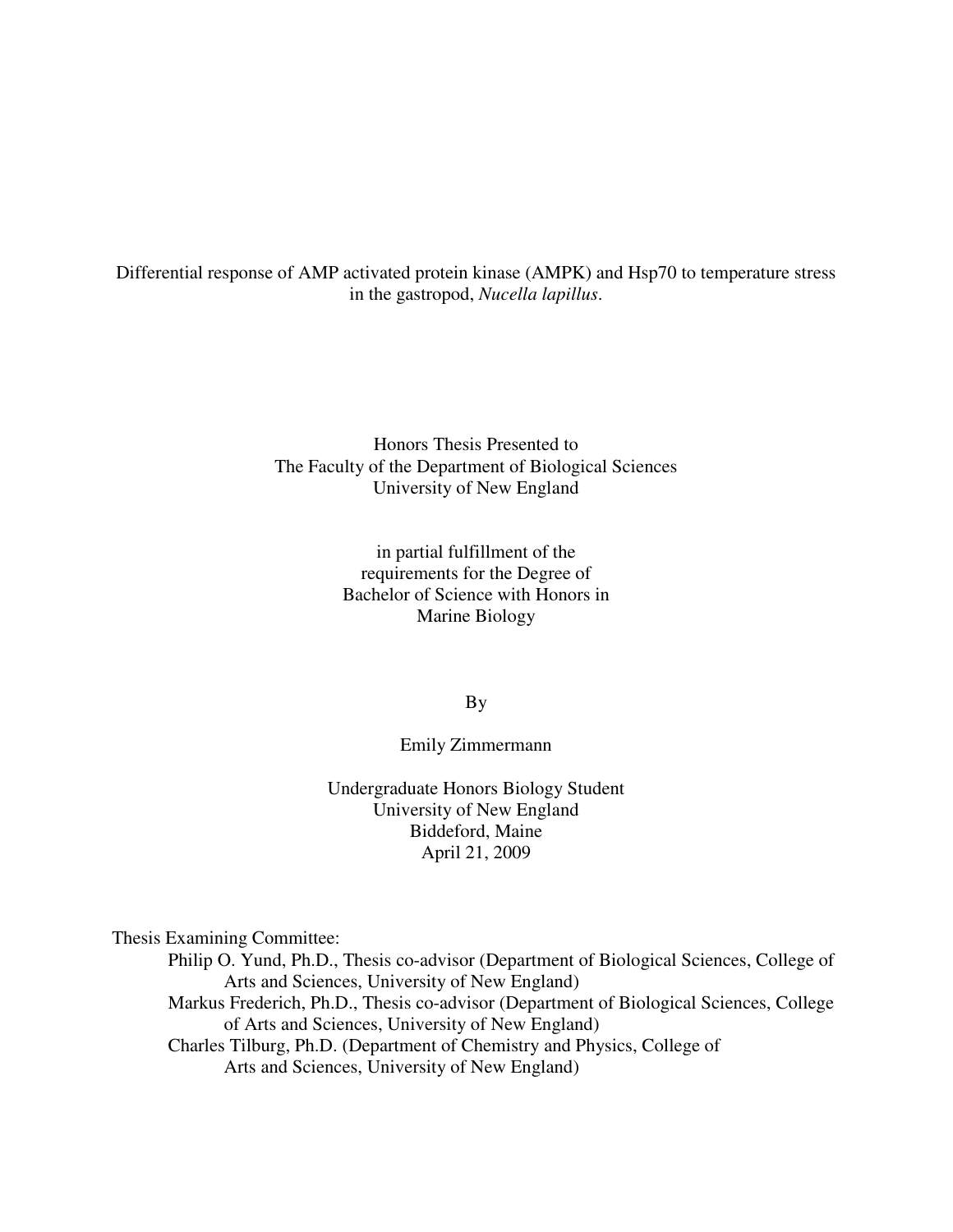## **Acknowledgements**

 I would like to thank my primary advisor, Dr. Philip Yund, for helping me to develop my research question and providing advice and support throughout the project. A special thanks also goes to Dr. Markus Frederich, my co-advisor, for taking me on as an honors student when his lab was already full of students. I am grateful for Dr. Jennifer Jost's assistance in all aspects of lab work, her help in the field, and her willingness to share her knowledge and experience. My sincere appreciation to the two undergraduates who helped during this project: to Megan Chase for running lab experiments while I was abroad for a semester, and to Danielle Demers for helping in the field. I would also like to express my appreciation to Dr. Charles Tilburg for standing on my honors committee with my two advisors, and giving me advice throughout the project. Finally, I would like to thank the UNE Honors Biology Program and the National Science Foundation for providing funding for this project.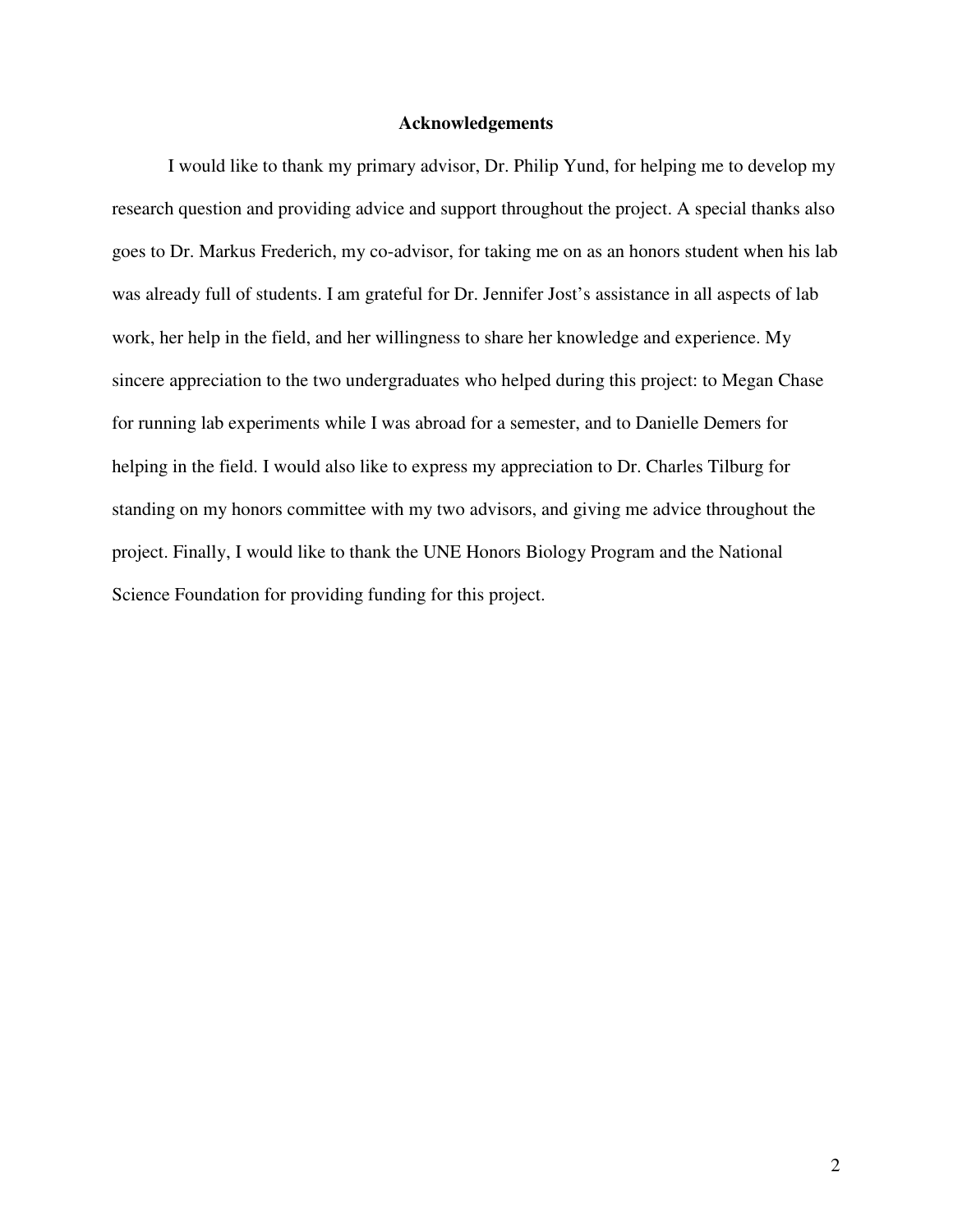# **Table of Contents**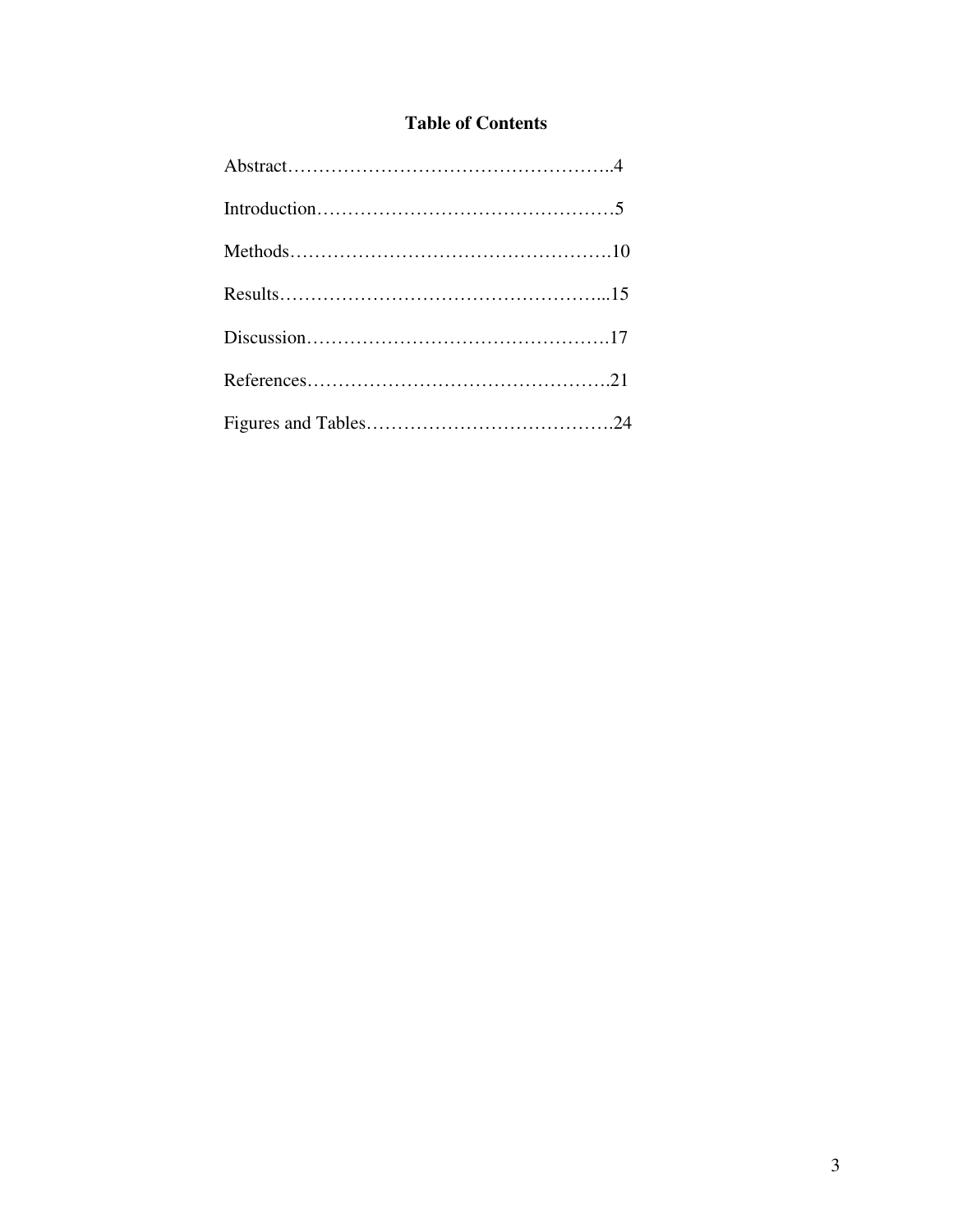## **Abstract**

Populations of the gastropod *Nucella lapillus* are polymorphic for shell color, with lightcolored shells predominating on warmer, wave-protected shores and dark-colored shells limited primarily to cooler, wave-exposed shores. During thermal stress, darker shells attain higher body temperatures than lighter shells. These results suggest that heat stress may determine field distribution patterns. However, there is currently little evidence of physiological consequences of thermal stress in these organisms. Following the guiding hypothesis that heat stress leads to cellular energy depletion, we explored whether the central energy regulator AMP-activated Protein Kinase (AMPK) is activated by heat stress. We compared this response in both color morphs to the expression of a heat shock protein (Hsp70) in field and lab experiments. For the field experiments, two color morphs of snails were tethered to a rock and exposed to heat stress on two hot summer days. For the laboratory experiments, snails were exposed to 24°C, 28°C, and 34°C using a heat lamp, and sampled after 0, 2 and 4 hours of heat stress. Samples were analyzed using western blot and quantitative real-time PCR. AMPK activity increased after 2 hours exposure to 28-30°C in dark morphs and 34°C in light morphs. In contrast, Hsp70 began to show increased mRNA expression after 4 hours at 34°C in light morphs, but no increased in Hsp70 protein was observed. Interestingly, AMPK activity had decreased again by the onset of Hsp70 expression. Our results suggest that AMPK may be an early indicator of thermal stress in gastropods and a useful tool for studying thermal stress. The delayed stress response in light morphs relative to dark morphs suggests that light morphs are more thermotolerant to higher temperatures. The predicted temperature rise due to climate change will increase stress events, possibly causing mortality in dark morphs, favoring the spread of white morphs. This change in color morph distribution may be a useful integrative indicator of climate change.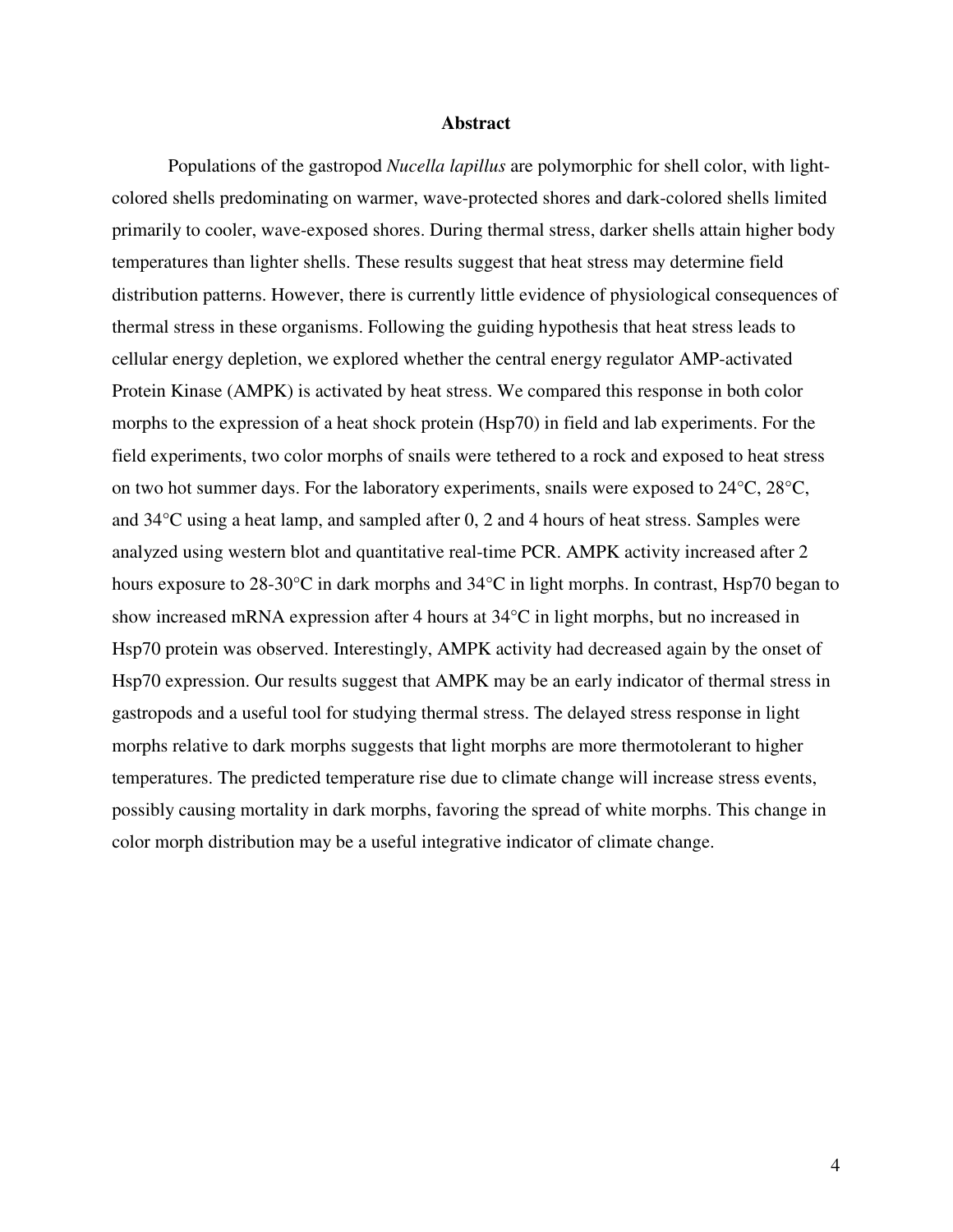#### **Introduction**

Air temperatures in coastal Maine are predicted to rise 3-4°C by the year 2100 (IPCC 2001). Increased temperatures may have a large impact on intertidal flora and fauna, which regularly cope with alternating aquatic (when immersed) and terrestrial (when emersed) environmental conditions. Steep gradients in predation, energy availability, desiccation, wave energy exposure, and thermal stress create a highly variable and stressful environment (Helmuth, 1999; Hofmann et al. 2002). This variation makes the intertidal zone an ideal model for examining the effects of the physical environment (e.g. climate) on the ecology, physiological performance, and distribution of ectotherms, such as gastropods (Helmuth et al. 2006).

In the rocky intertidal zone, physiological performance and possibly organismal distribution are determined largely by temperature (Helmuth and Hofmann, 2001). Thermal stress can have detrimental effects on behavior (foraging and feeding rates) and protein synthesis and function (Dahlhoff, 2004). Most intertidal organisms live at the upper end of their thermal limit of protein synthesis (Stillman and Somero, 2000; Tomanek, 2005). Small increases in extreme temperatures, such as predicted by the IPCC, may be enough to stress intertidal ectotherms beyond their thermal limits (Tomanek, 2005). This consequence is especially probable when low tides occur at midday, causing invertebrate body temperatures to increase 15°C or more on even moderately warm days, increasing at a rate of 3°C per hour or greater (Dahlhoff, 2004; Hofmann, 1999). A better understanding of the physiological responses of these organisms to heat stress in a natural context may allow better predictions of the effects of climate change.

The dogwhelk *Nucella lapillus* is a common, carnivorous marine snail of Northern Atlantic rocky shores. Unlike most marine invertebrates, the dispersal range of *N. lapillus* is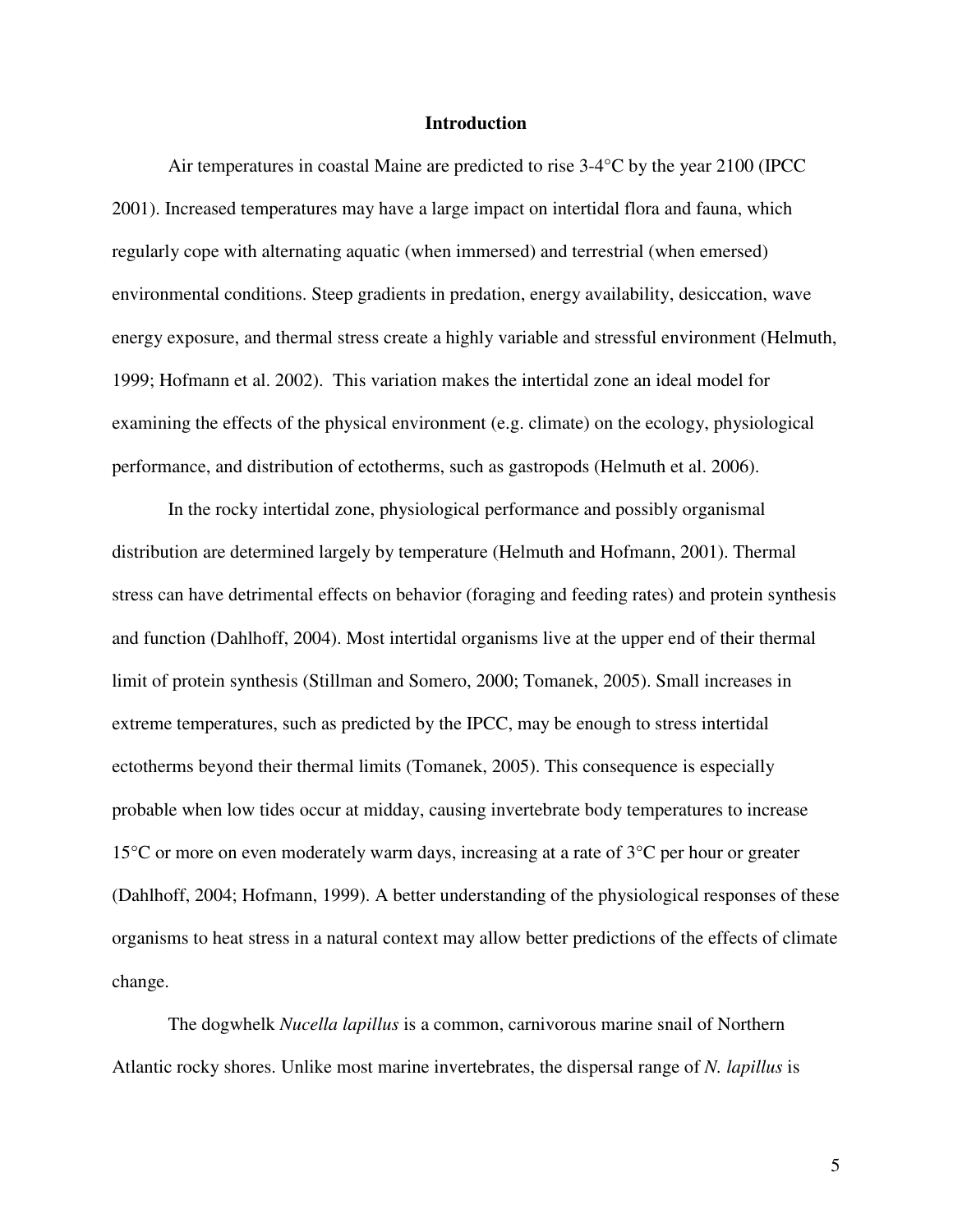limited by its crawl-away larva (Bell and Okamura, 2005; Palmer, 1984). The low lifetime dispersal distance (30m in 10 years) allows variability in microhabitats to lead to significant population differentiation in local morphology (Bell and Okamura, 2005). Considerable morphological variation in *N. lapillus* has been attributed to differential wave exposure (Etter, 1988; Rolan et al. 2004). Larger, thicker-shelled whelks occur on wave-protected shores and smaller, thinner-shelled whelks occur on wave exposed shores (Avery and Etter, 2006). *Nucella lapillus* also exhibits a genetically controlled color polymorphism that correlates with wave exposure and may be explained by the varying thermal features of light and dark shells.

Shell color has been found to correlate with environmental gradients of wave exposure and temperature: dark whelks occur on cooler, wave exposed shores and white whelks occur on warmer, wave protected shores (Etter 1988; Harris and Jones 1995; Palmer, 1984). Etter (1988) found that darker morphs heated up more quickly, attained higher temperatures, and suffered higher mortality than white morphs. Whelks on wave-exposed shores experience less thermal and desiccation stress than on wave-protected shores due to wave-splash and the cool, shaded crevices in which whelks take shelter from the wave action (Harris and Jones, 1995). Conversely, whelks with light shells reflect solar radiation, reducing maximum body temperature on protected shores; however, changes in shell coloration (due to algae growth on shells) can modify the reflectivity and thus body temperature of whelks (Etter, 1988; Helmuth, 1999). This association suggests that thermal stress dictates morph-specific distribution patterns.

However, we do not yet know whether physiological symptoms of heat stress are consistent with distributional data. Biochemical indicators, such as heat shock proteins, are much more sensitive to changes in the environment than growth rate or survival rates alone (Dahlhoff, 2004). The heat-shock proteins (Hsps), especially the 70 kilodalton (kDa) class, are the most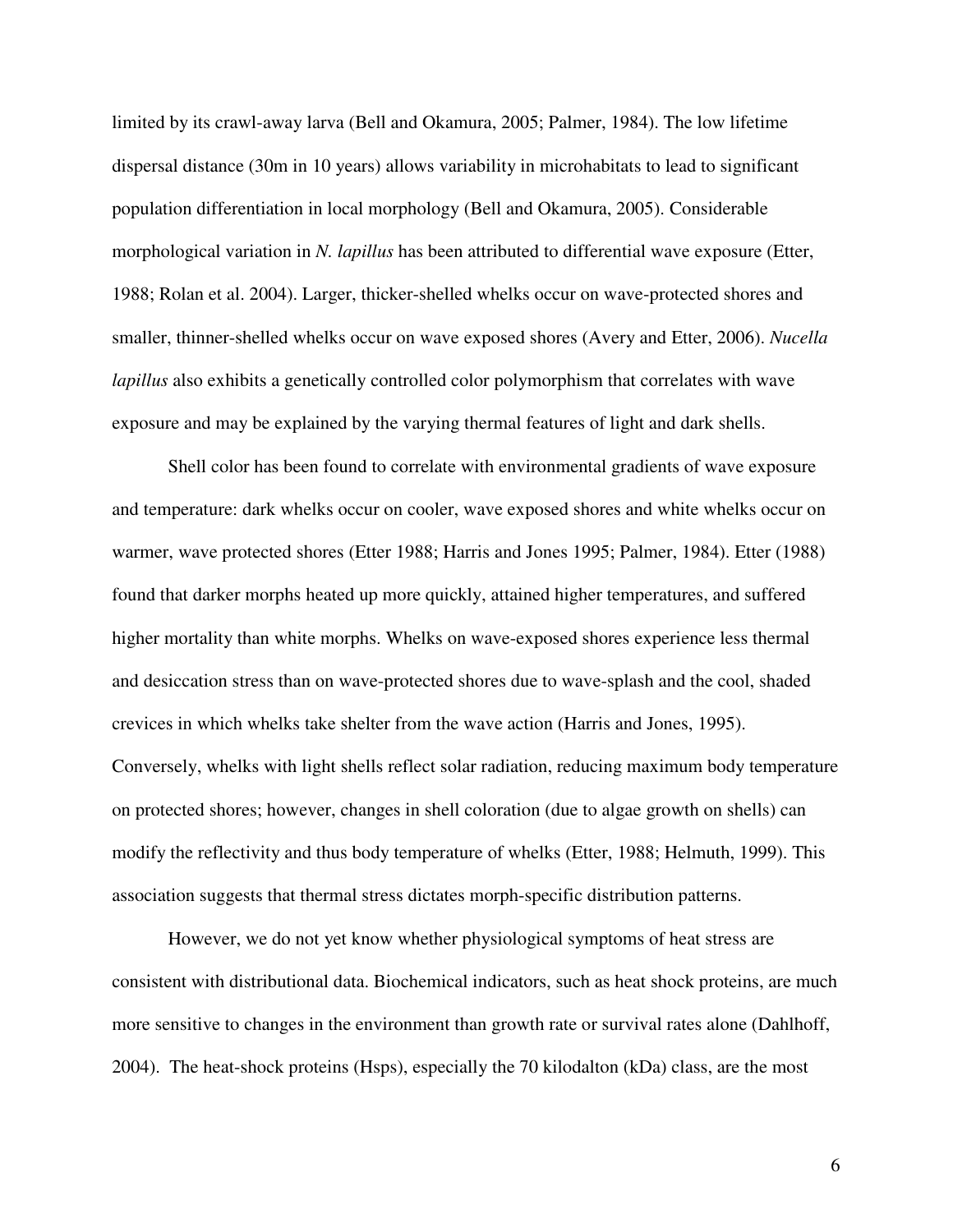commonly used biochemical indicator of heat stress in eco-physiology studies (Dahlhoff, 2004). Hsps are evolutionarily highly conserved, occurring in almost every species investigated (Hofmann et al. 2000, found no Hsp expression in Antarctic eelpout species). These molecular chaperones help maintain a cellular protein homeostasis between protein synthesis, protein degradation (due to various stressors, including thermal stress, cellular energy depletion, and extreme concentrations of ions, other osmolytes, gases, and various toxic substances), and protein refolding (Feder and Hofmann, 1999; Hofmann et al. 2002). Temperature is thought by some authors to be the primary cause of the induction of Hsps in intertidal organisms (Halpin et al. 2002).

The well-described heat shock response is plastic. The threshold induction temperature occurs very close to the upper thermal limits of organisms, although it varies as a function of recent thermal history of organisms (e.g., geographic and seasonal) and is dependent on acclimation and acclimatization (Berger and Emlet, 2007; Buckley et al. 2001; Dahlhoff, 2004; Feder and Hofmann, 1999; Halpin et al. 2002; Hofmann et al. 2002; Tomanek, 2002). Studies of many intertidal organisms have shown that acclimation to higher temperatures (i.e., higher thermotolerance) correlates with higher levels of Hsp70, providing a potential mechanism linking environmental stress and organisms' distributions (Feder and Hofmann, 1999; Sorte and Hofmann, 2005). Highly thermotolerant species living at the upper physiological limit of thermal stress have a relatively low capacity to further adjust the stress response to warmer temperatures because they produce Hsps slower and at higher temperatures relative to less thermotolerant species (Hofmann et al. 2002; Stillman and Somero, 2000; Tomanek, 2005). In mussels and marine snails, less heat stress (a lower total Hsp70 level) was experienced at wave-exposed than wave-protected locations (Dahlhoff, 2004; Sorte and Hofmann, 2004; Tomanek, 2005). This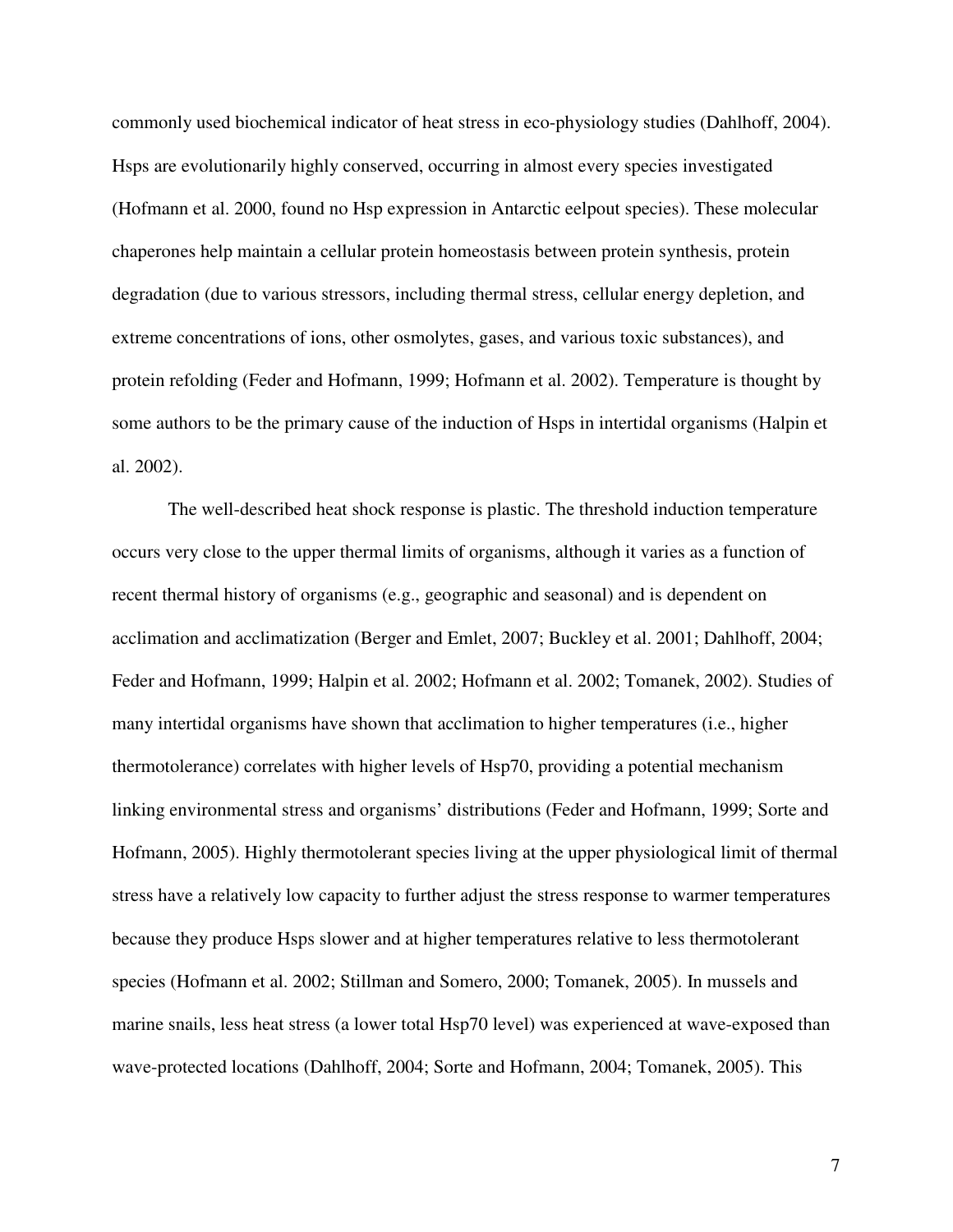difference was most pronounced in summer, when mid-day low tides coincided with high air temperatures and sunny conditions (Dahlhoff, 2004; Halpin et al. 2002; Roberts et al. 1997).

 The stress response and synthesis of Hsps may contribute to the physiological tolerance that sets species distribution limits (Hofmann et al. 2002). Hsp70 is widely studied in marine organisms, and (in addition to temperature) is induced by other types of stress, such as anoxia in fruit flies (Ma and Haddad, 1997), salinity and water stress in rice plants (Pareek et al. 1997), and toxins in fish and mollusks (Feder and Hofmann, 1999). Hsps play diverse roles in unstressed cells, facilitating folding, assembly, and regulation of proteins. In addition, when mild stressors act in combination, even mild stress levels can induce Hsps (Feder and Hofmann, 1999). Following a stress event, there is a considerable time lag before the heat-shock response is expressed, ranging from one to three hours in the marine snail *Tegula* sp. (Tomanek and Somero, 2000), four hours in mussels (Halpin et al. 2004) and copepods (Voznesensky et al. 2004), to more than 24 hours in oysters (Hamdoun et al. 2003). This time lag suggests that an additional faster mechanism may help organisms withstand thermal stress. More recently, Frederich et al. (2009) suggested that AMP activated protein kinase (AMPK) might be an earlier indicator of temperature stress than Hsp70.

AMPK is sensitive to cellular stress and regulates the energy metabolism of cells. In mammalian cells, AMPK is activated by glucose deprivation and other stresses that reduce ATP levels either by inhibiting its synthesis, such as hypoxia, or by accelerating its consumption, such as muscle contraction (Hardie, 2005). Rising AMPK activity indicates decreased available energy (ATP) caused by starvation for a carbon source or other stress (Hardie, 2005). AMPK then limits further ATP use by switching on ATP-generating catabolic pathways while switching off ATP-requiring processes (by inhibiting enzymes) that are not essential to the short-term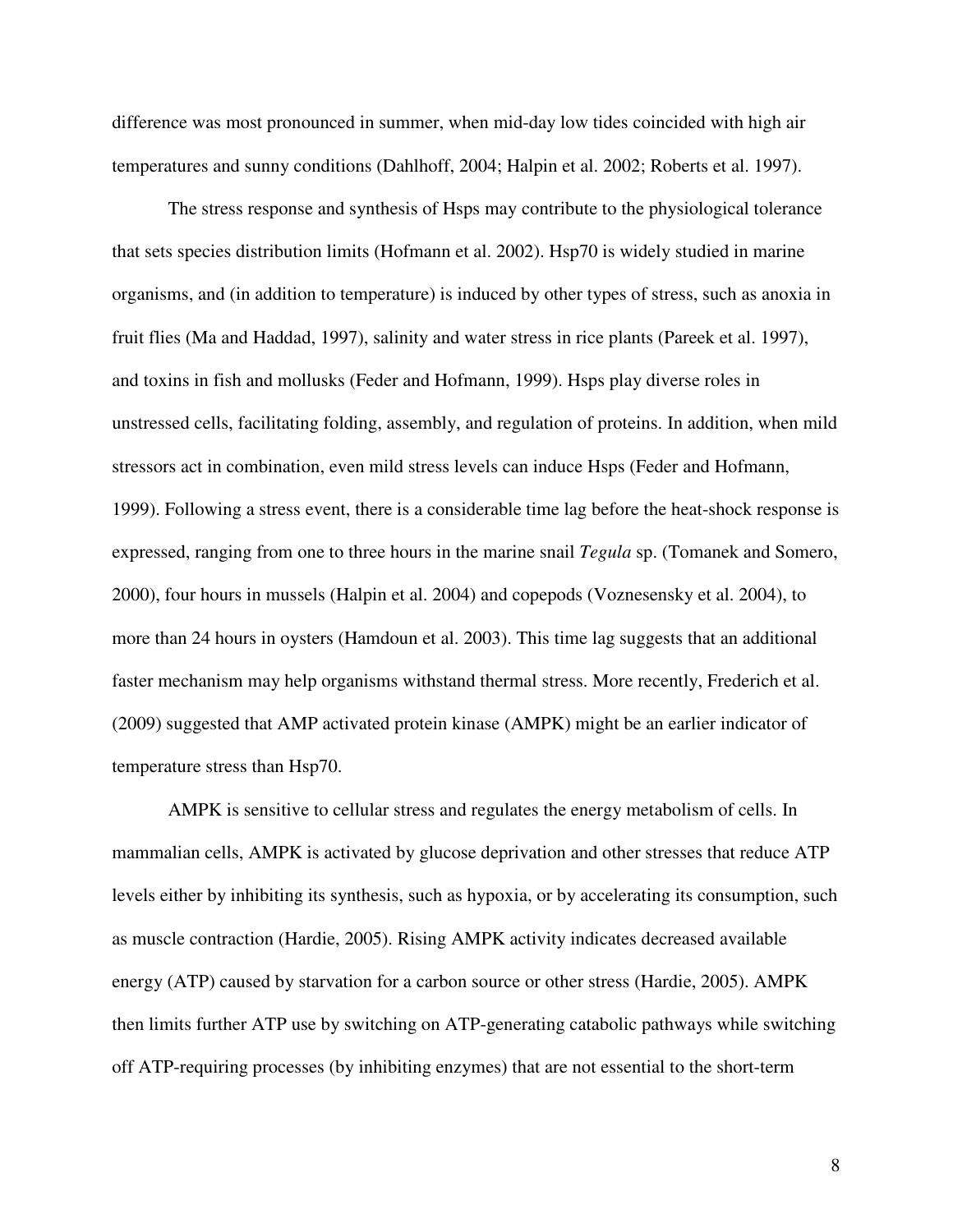survival of the cell, such as the synthesis of glycogen, fatty acid, and cholesterol (Fig. 1; Hardie, 2005; Kemp et al. 1999). AMPK initiates a series of compensatory changes to maintain a constant cellular ATP concentration via phosphorylation and dephosphorylation (Kemp et al. 1999). For example, AMPK activation promotes increased uptake of glucose and fatty acids into the cell and mitochondria, respectively, to accelerate ATP synthesis (Hardie, 2005). AMPK is activated through phosphorylation by an upstream kinase kinase and through binding of AMP (Hardie, 2005). AMPK is highly conserved during evolution and is a known regulator of energy metabolism in vertebrate systems, but has been rarely studied in invertebrates.

Increased temperature leads to anaerobiosis in intertidal organisms (review by Portner, 2002). Anaerobic metabolism depletes cellular ATP levels while increasing AMP levels, which activates AMPK. This study combined the traditional approach of investigating Hsp70 levels with the newer hypothesis that AMPK is involved in thermal tolerance in invertebrates. Few studies have investigated heat stress (Hsp levels) under natural conditions in the field, and labbased predictions about the ecological role of the heat-shock response have rarely been tested in the field (for review see Feder and Hofmann, 1999). I hypothesized that AMPK is activated by heat stress and compared the response to the response of Hsp70. I also investigated whether there is differential expression in the two color morphs of *Nucella lapillus,* both in a controlled laboratory setting and in the field. The distribution of the color morphs may be determined environmentally by microhabitat differences (wave-exposure) that affect thermotolerance. The warmer air temperatures predicted for coastal Maine by the IPCC may change this distribution pattern, possibly making color morphs a useful indicator of climate change.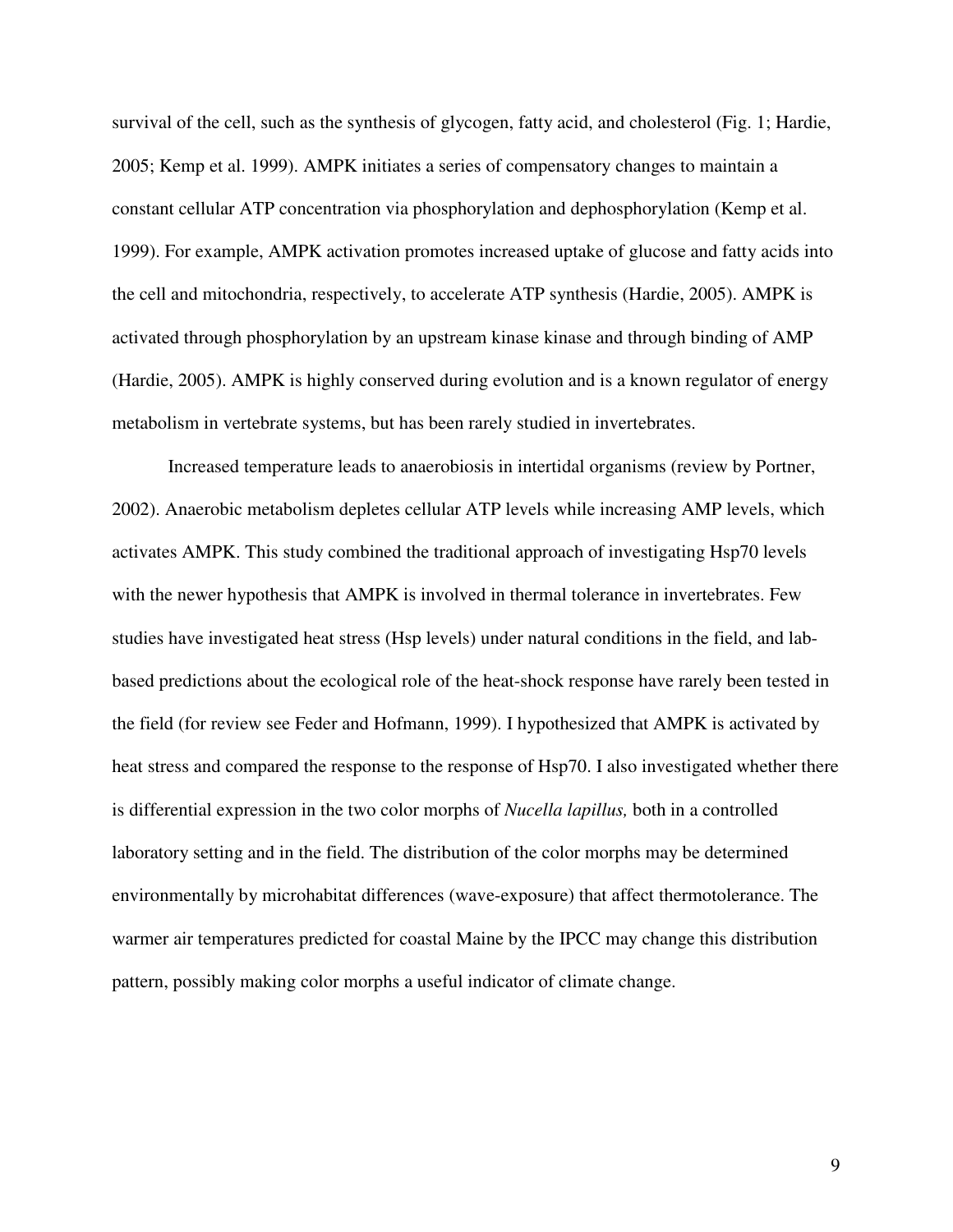## **Materials and Methods**

# **Overview**

 To investigate the differential thermal stress in the color morphs, reciprocal field transplant experiments were conducted. Field sites were surveyed prior to transplants to determine distribution of color morphs and whelk tissue temperature. The purpose of the transplants was to measure variable thermal stress in the natural habitat of dogwhelks and compare stress in dark- and white-shelled whelks on both a wave-protected and a wave-exposed site. Results obtained from these experiments were inconclusive, so experiments were moved into a controlled laboratory setting. The lab trials investigated differential heat stress between dark- and white-shelled whelks exposed to the same thermal regime. For all experiments, biochemical indices (Hsp and AMPK) were quantified using western blots, with additional quantification of Hsp using qPCR.

# Field Site

 Wood Island, off Biddeford Pool, Maine, was selected as a study site due to the proximity of a wave-exposed and wave-protected shore (Fig. 2). Around 70 whelks were surveyed on both shores. Body temperature measurements from these whelks were taken using a hypodermic temperature probe during midday low tide series, when the warmest temperatures occur due to solar radiation (Fig. 3).

#### Field Transplant

A field reciprocal transplant experiment was conducted in the summer of 2007 to investigate differential heat stress in dark- and white-shelled whelks in their natural habitats, but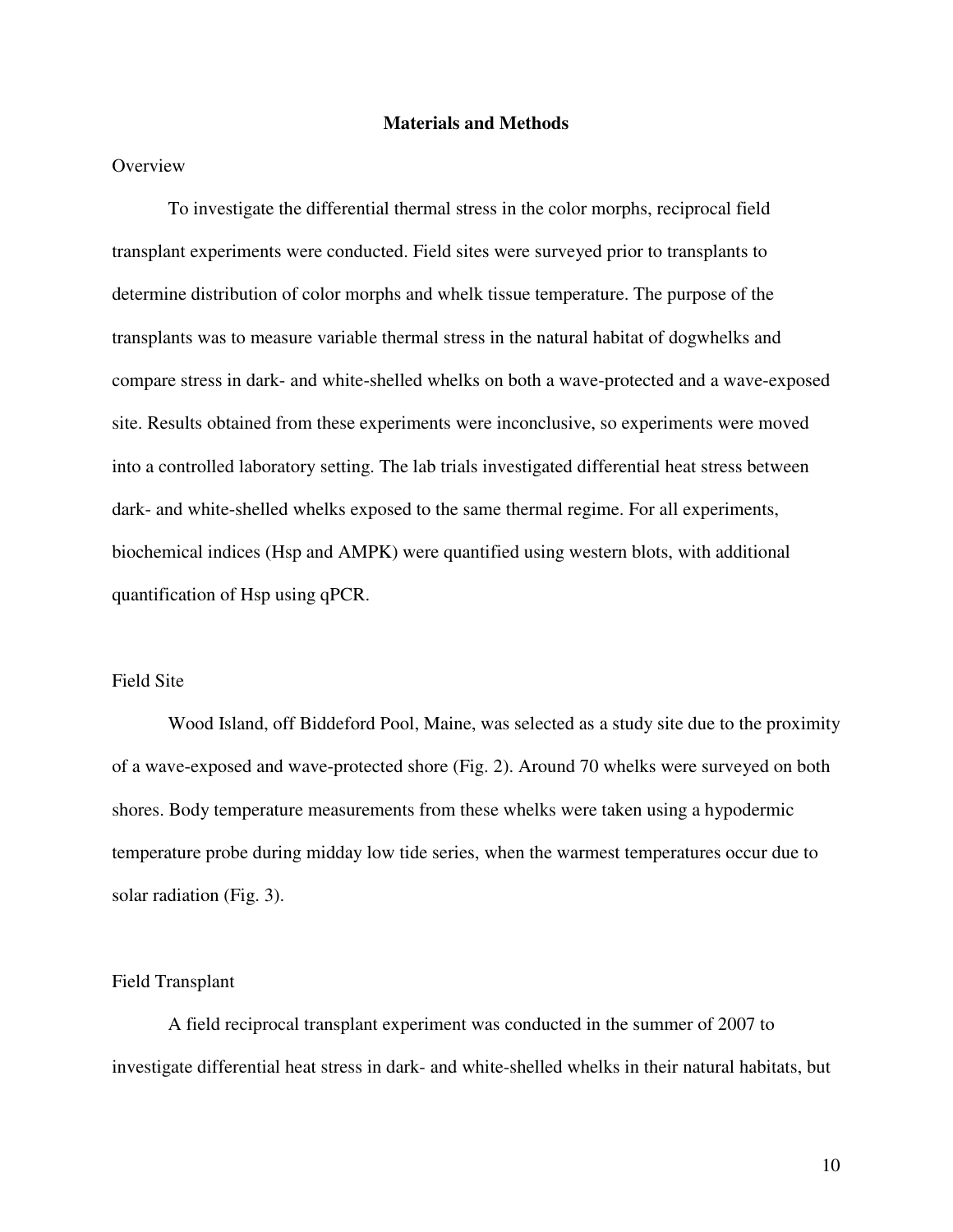numerous confounding factors (the whelks were not tethered, resulting in microhabitat effects) in addition to a low recapture rate (50%) produced inconclusive results. In the summer of 2008, two more field reciprocal transplant experiments were conducted. Two flat areas of bedrock at similar tidal heights on the exposed and protected shores were scraped clean of algae and barnacles. Whelks (80 white, 80 dark) were tethered (using fishing line and superglue) to grids of fishing line secured to the bedrock at the wave-exposed and wave-protected sites for each transplant. The largest dark whelks (17 to 20 mm) and smallest white whelks (19 to 24 mm) were used to reduce size-related effects (Fig. 4). No algae-covered whelks were used for the experiments. During the first transplant of 2008 (Transplant A), the wave-exposed site was too low and remained immersed much longer than the wave-protected site, so only the waveprotected site was used, with dark- and white-shelled whelks tethered to the bedrock to compare heat stress between the two color morphs in the natural environment. A new wave-exposed site was cleared for the second transplant of 2008 (Transplant B).

|                       | Dark Whelks | White Whelks |
|-----------------------|-------------|--------------|
| <b>Exposed Site</b>   |             |              |
| <b>Protected Site</b> |             |              |

The whelks were tethered at the beginning of a midday low tide series with predicted sunny days and warm temperatures. Samples were collected the following day after four hours of aerial exposure, at the time of expected Hsp70 and AMPK maximum expression after emersion. Only the foot muscle was dissected from the whelks because it is easily isolated from surrounding tissues, and to exclude other organs that are not quickly isolated and that may respond differently to heat stress. Half of the whelks from each treatment ( $n = 20$ ) were flash frozen with tongs pre-cooled in liquid nitrogen and stored at -80°C for western blots to assay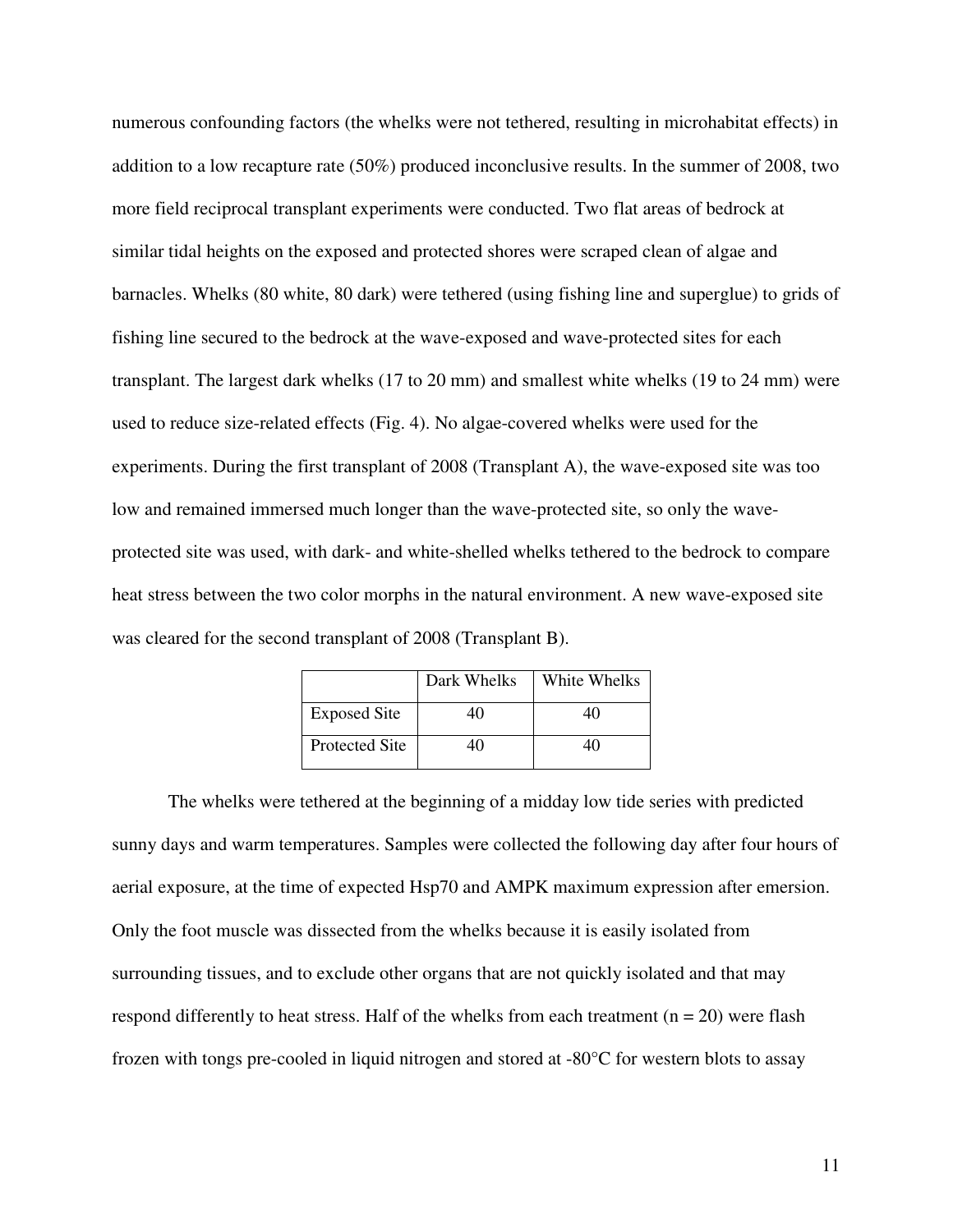Hsp protein and AMPK activity levels, and half ( $n = 20$ ) stored in RNA later® solution for quantitative real-time Polymerase Chain Reaction (qPCR) to assay Hsp mRNA levels.

# Lab Experiments

Due to the numerous confounding variables in the field, the temporal pattern of Hsp70 and AMPK mRNA expression post stress was also studied in a controlled lab setting. Whelks were collected from Wood Island and acclimated to lab conditions for several days before experimentation. Whelks were tethered to a rock in a flowing seawater tank 12 hours before the experiment. The rock was emersed and heated with a 250 watt infrared heat lamp to either a control temperature of 24°C (below any reported threshold of Hsp70 in marine snails), a lowstress temperature of 28°C (similar to the induction threshold of Hsp70 in *Tegula sp.*; Tomanek, 2005), or a high-stress temperature of 34°C (near the maximum temperature experienced in the intertidal in Maine, but lower than the lethal temperature of 36°C for *Nucella* sp. reported by Sandison, 1967 and Sorte and Hofmann, 2005). Temperature was recorded using thermocouples inserted in four seawater-filled whelk shells sealed with silicone (Fig. 5). Foot tissue of the heated whelks was collected after zero, two and four hrs of exposure to 24°C and 28°C, and after zero, three, and five hrs of exposure to 34°C. Timing of the exposure duration began immediately after the rock was emersed from the water and the heat lamp turned on. The sampling times replicated the emersion time experienced by whelks in the field. Half the samples were flash frozen for western blots to assay Hsp protein levels and AMPK activity ( $n = 4$  to 7) and half stored in RNAlater® solution for qPCR to assay Hsp mRNA levels ( $n = 6$ ).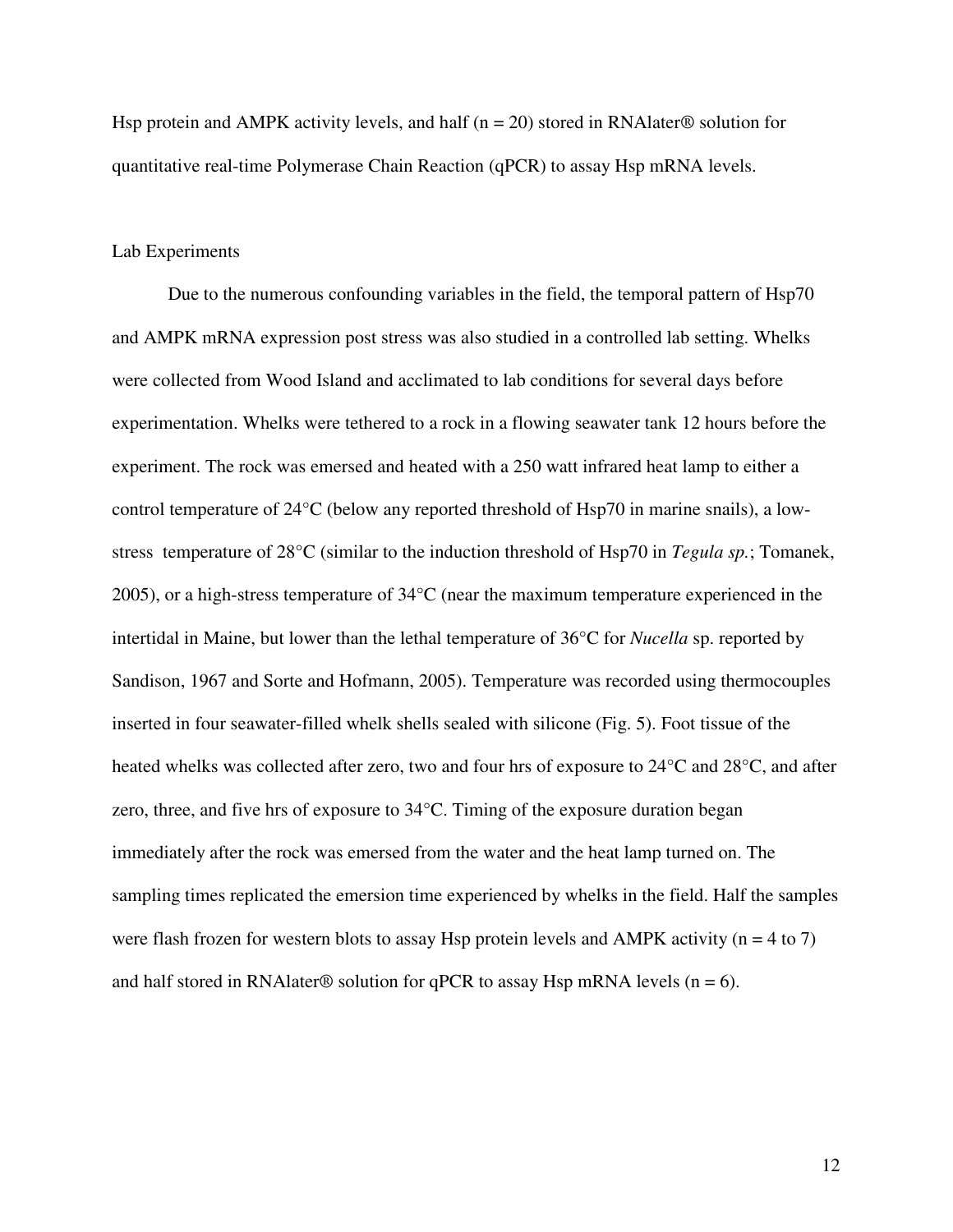# Characterization of Biochemical Indices

 Total Hsp70 protein and AMPK activity (phosphorylated AMPK) were quantified by western blots. Samples of tissue were ground in liquid nitrogen and homogenized in a buffer containing phosphatase inhibitors to prevent dephosphorylation of AMPK as described by Frederich et al. 2009. An 8% polyacrylamide/SDS gel at 200 V for 30 min was used to separate 50µg of the homogenate. The proteins were then transferred to a nitrocellulose membrane at 70 V for two hrs. After blocking the membranes with 3% non-fat dry milk, primary mouse anti-Hsp70 (Sigma) and rabbit anti-phospho-AMPK (Upstate) antibodies and secondary goat antimouse or goat anti-rabbit antibodies (BIORAD) were used to detect a signal. Anti-actin antibodies (Sigma) were used as a positive loading control. Each gel was loaded with samples from all treatment groups (controls and respective exposure duration). The membranes were scanned and the bands quantified using ImageJ software. The intensities of the sample bands were divided by the intensities of the actin loading control to allow comparison among gels.

Degenerate primers were designed with the idtDNA primer design tool (www.idtDNA.com) based on Hsp70 gene and protein sequences from various invertebrate species found by searching GenBank, and aligning these sequences using MultiAlin (bioinfo.genotoul.fr/multalin/multalin.html). Degenerate primers for PCR were designed based on highly conserved parts in the aligned sequences, using *Littorina* sp*.* sequences as the target sequence (due to the relationship with *Nucella* sp.; Fig. 6, Table 1). Total RNA was purified from whelk tissue stored in RNAlater® Solution using the Promega Total RNA Isolation System. RNA was then tested for purity, quality, and quantity by a UV/VIS spectrophotometer at 260 and 280nm wavelengths. The Invitrogen Super-Script First Strand Synthesis System was used for reverse transcription from RNA to cDNA, which was then amplified by PCR with an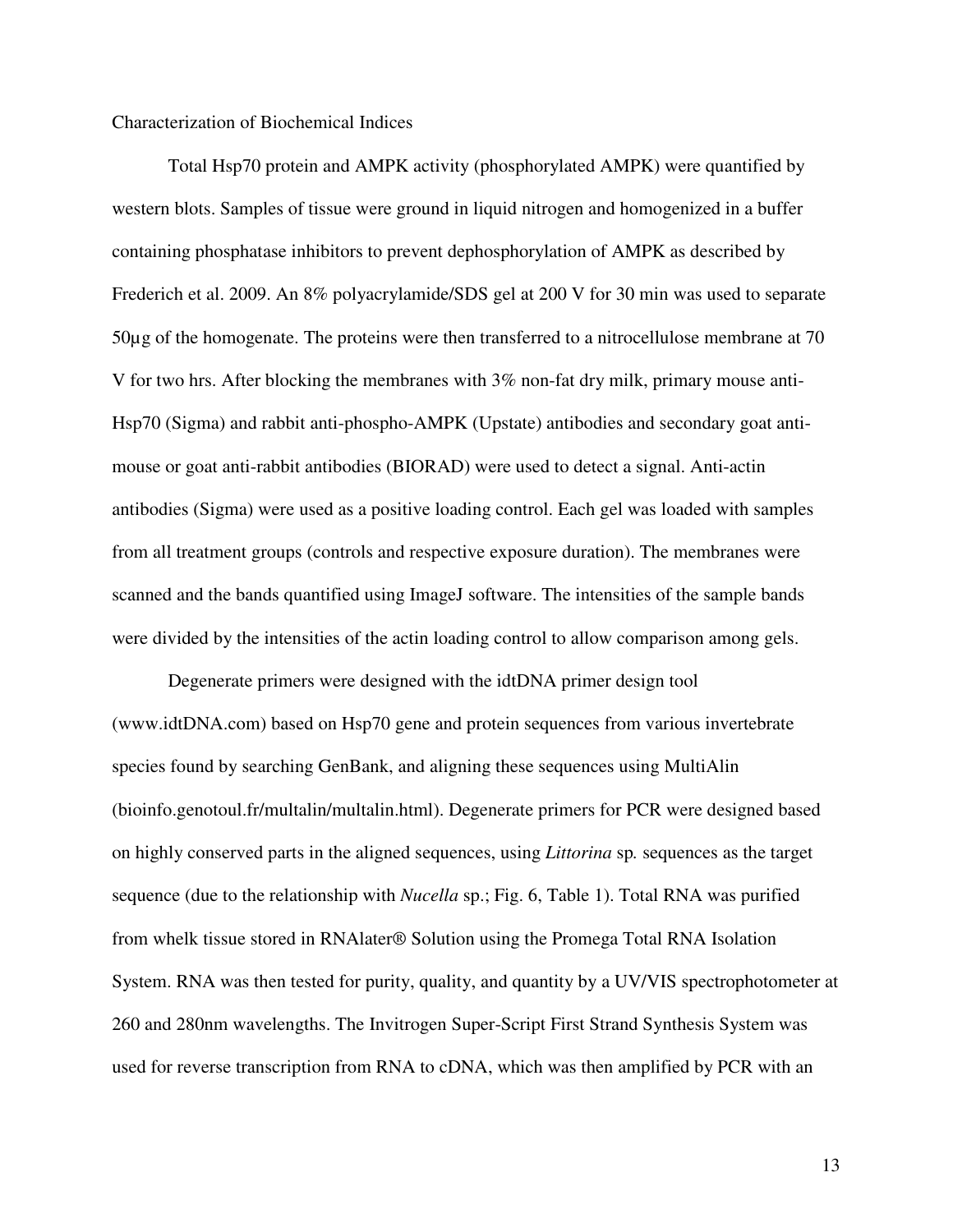annealing temperature of 45°C. The cDNA sequences obtained were separated from the sequences of interest by an agarose (8%) gel electrophoresis and were extracted from the gel using a Qiagen MinElute Gel Extraction kit. DNA sequencing was then performed by the Mount Desert Island Biological Laboratory (MDIBL) sequencing core facility on an ABI 3100 sequencer. The DNA sequences obtained were converted to a predicted amino acid sequence using the NCBI open reading frame finder (www.ncbi.nlm.nih.gov), and a BLAST search confirmed the cDNA as Hsp70 or AMPK, respectively (Fig. 7).

Quantitative real-time polymerase chain reaction (qPCR) was used as a more sensitive way to measure Hsp mRNA levels. Elevated mRNA levels are a precursor for increased protein levels (which are translated from mRNA). Specific primers for qPCR were designed with the idtDNA primer design tool (www.idtDNA.com) based on the sequences obtained with the degenerate primers. The Stratagene Brilliant SYBR Green qPCR Kit (Stratagene, La Jolla, CA) was used on a Stratagene MX3005 Real-Time PCR instrument. Samples were analyzed in triplicates (undiluted, and diluted 1:10, 1:100, 1:1000) after 40 cycles. The gene 18s was used as a reference: a strong 18s qPCR signal despite a weak Hsp70 signal shows that the weak signal is not caused by poor mRNA quality or other methodological problems. Specific 18s primers were designed for *Cancer irroratus* by Frederich et al. 2009, and were used for *N. lapillus* successfully.

#### Data Analysis

 Temperatures of dark and white whelks were compared using a t-test for each field transplant site. AMPK and Hsp data from transplants were normalized to the mean of the exposed shore whelks within each color morph, resulting in relative unit levels. A two-way ANOVA was used to compare dark and white whelk data from the exposed and protected field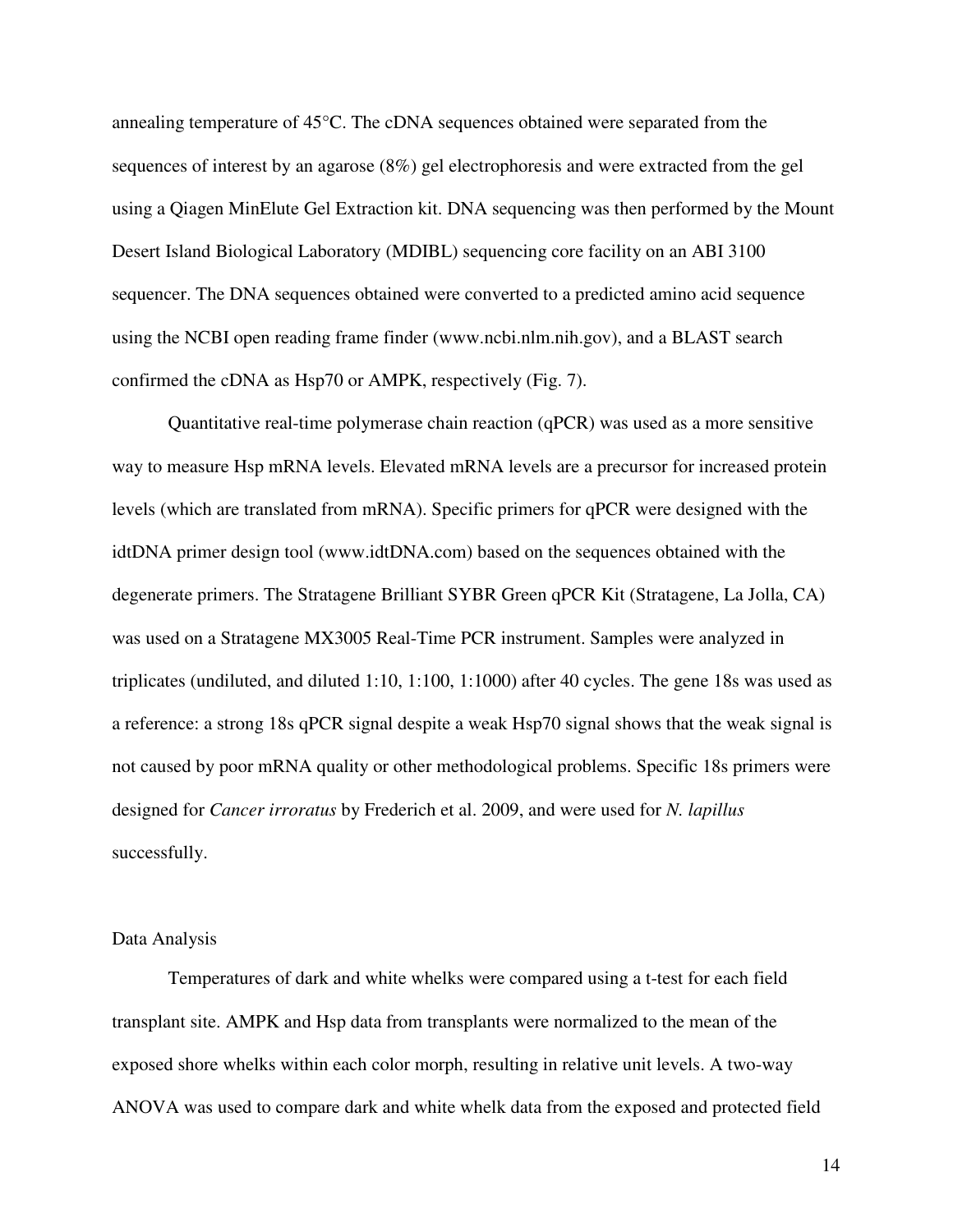sites, and to test the interaction between site and shell color. T-tests were used to compare Hsp expression and AMPK activity in non-stressed, non-heated dark and white whelks (used as controls in the lab experiments) to one another. To compare Hsp expression and AMPK activity over time in cold-acclimated white whelks, a one-way ANOVA was used. Lab data were normalized to the control mean for each color morph (i.e., dark treatments were normalized to the mean of the dark control, etc.), resulting in relative unit levels. Two-way ANOVAs with Bonferroni *post-hoc* analyses were used to analyze variation in morph-specific AMPK and Hsp levels over time, and to test the interaction between the two groups. The mean temperature over time for dark and white whelks during lab experiments was compared using a t-test comparing the heating slope from two hours exposure to four hours exposure for each whelk. An alpha level of 0.05 was used in all tests. Data are shown as means ± standard error. All statistical analyses were performed using Systat11.

#### **Results**

# Field Transplants

The cooler, wave-exposed shore provided habitat for predominantly small, dark whelks, whereas the warmer, wave-protected shore provided habitat for predominantly larger, white whelks (Fig. 8). In the field transplants of 2008, dark whelks tethered on both the exposed and protected shores tended to be around 1°C warmer than white whelks (Fig. 9), although this trend was not significant (exposed shore,  $T_{20} = 1.122$ , p = 0.275; protected shore, Transplant A,  $T_{18} =$ 1.877,  $p = 0.084$ ; protected shore, transplant B,  $T_{18} = 0.624$ ,  $p = 0.541$ ). Despite the warmer trend in dark whelk body temperatures, there were no apparent trends (two-way ANOVA) in AMPK activity or Hsp70 expression in these whelks (Fig. 10, Table 2).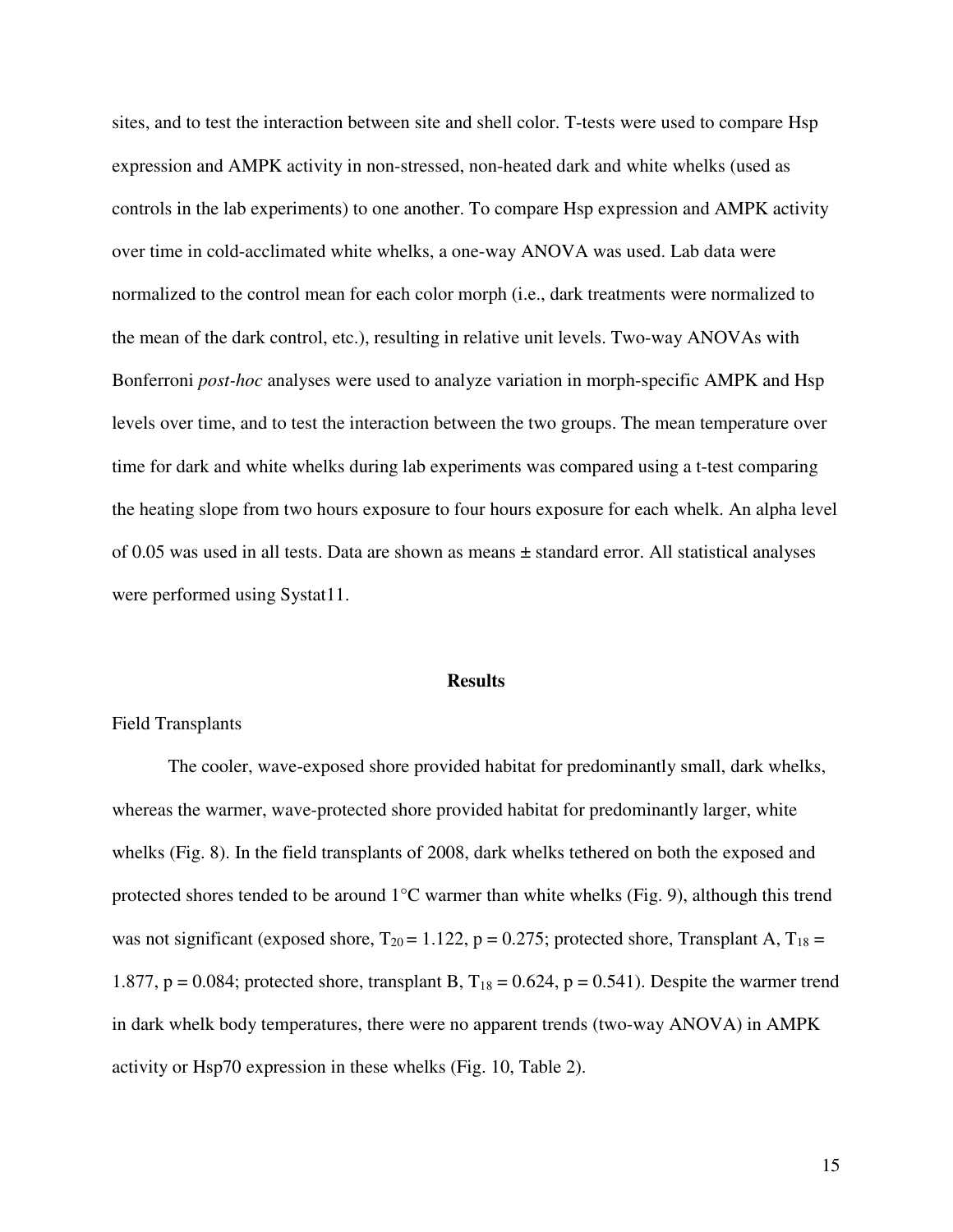# Lab Experiments

Whelks left in the seawater tank (i.e., the control group with no exposure to heat) were sampled pre-exposure to test for inherent differences between colors (Fig. 11). Seawater temperature was between 15 and 18°C for the duration of the experiments. As expected, no differences were found between the color morphs (t-test Hsp  $T_{12} = 0.847$ , p = 0.414; AMPK  $T_{12}$  $= 1.054$ ,  $p = 0.313$ ), indicating any subsequent experimental effects are probably due to differential responses to heat exposure. The next group of whelks was collected in February and was heated to 24°C as a control. Only white whelks were used in this experiment. Again, there was no significant change in Hsp70 expression (one-way ANOVA  $F_{1,11} = 9.330$ , p = 0.289) or AMPK activity (one-way ANOVA  $F_{1,11} = 1.860$ ,  $p = 0.201$ ) in these cold-acclimated whelks (Fig. 12).

 In the next experimental run, whelks were heated to around 28-30°C, similar to previously reported Hsp70 induction temperatures in marine snails. Both dark and white whelks (collected in May) were heated to test for differential activity. Dark whelks had significantly higher levels of Hsp expression and AMPK activity (two-way ANOVA,  $F_{5,30} = 6.496$ , p < 0.005) than white color morphs (Fig. 13, table 3). There was also a significant interaction effect between morph color and time  $(F_{5,30} = 6.139, p = 0.005)$ . After 2 hours of exposure, dark whelks had higher AMPK activity than white whelks. Interestingly, AMPK activity in dark whelks decreased after four hours. There was no significant difference in Hsp70 expression between either the color morphs or the exposure durations. Due to the range of exposure temperatures between 28 and 30°C in the preceding experiment, a new set of whelks were exposed to 28°C (Fig. 14). No significant differences were found (two-way ANOVA, Table 4).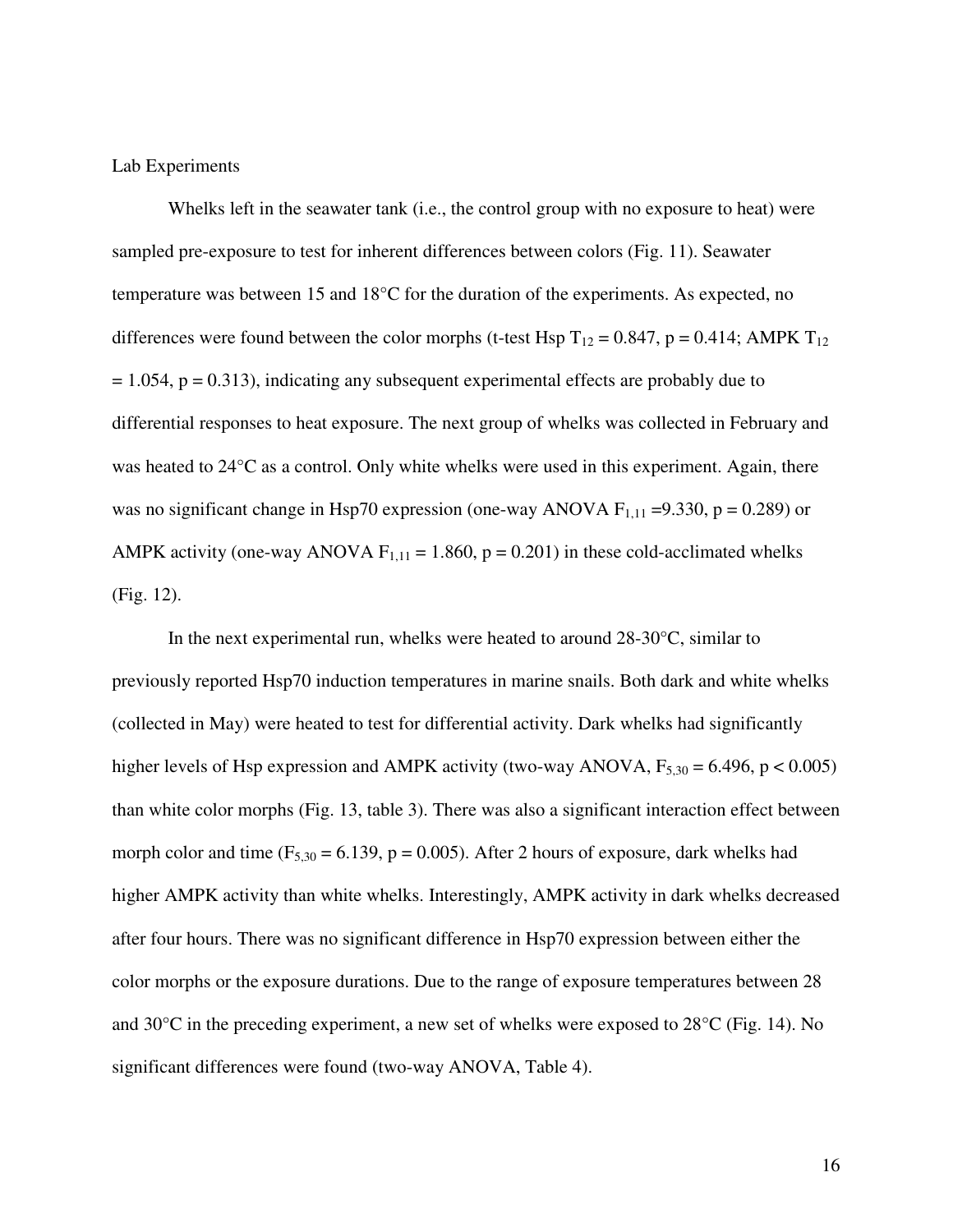Whelks (collected in late August) were then heated to 34<sup>o</sup>C to create a high level of sublethal stress. Differential heating and physiological responses were observed in whelk color morphs heated to  $34^{\circ}$ C, with dark whelks significantly warmer than white whelks by around  $1^{\circ}$ C after two hours and  $2^{\circ}$ C after four hours of exposure (t-test, T<sub>10</sub> = 4.03, p < 0.005; Fig. 15). Despite dark whelks attaining higher temperatures, only white whelks showed increased Hsp70 expression and AMPK activity (Fig. 16). White whelks heated to 34°C showed increased AMPK expression after two hours of exposure (Table 5; 2-way ANOVA with Bonferroni *post-hoc*,  $F_{5,27}$  $= 5.29$ , p < 0.05). Under the same conditions, there was no significant elevation in either Hsp70 mRNA or protein levels (2-way ANOVA, Table 6). However the mRNA did begin to increase after 4 hours of exposure (Fig. 17). In dark whelks heated to 34°C, AMPK and Hsp70 levels did not vary from control whelks (no exposure to heat).

## **Discussion**

#### Lab experiments

No difference in Hsp70 or AMPK levels were observed in organisms heated to 24°C, indicating that this temperature is below the threshold necessary to induce a heat response in *Nucella lapillus*. This result is not surprising, as 24°C is much cooler than the induction temperature found by Tomanek (2005) for Hsp70 in the marine snail *Tegula* sp*.* (around 28°C). An alternative explanation is that the whelks used in this experiment were collected in late February when ambient temperatures (air and water) are colder than during the summer, possibly indicating that winter acclimated animals respond differently than summer acclimated animals (such as the ones heated to 28°C and 34°C). Further experiments are needed to investigate differential response in winter- vs. summer-acclimated animals.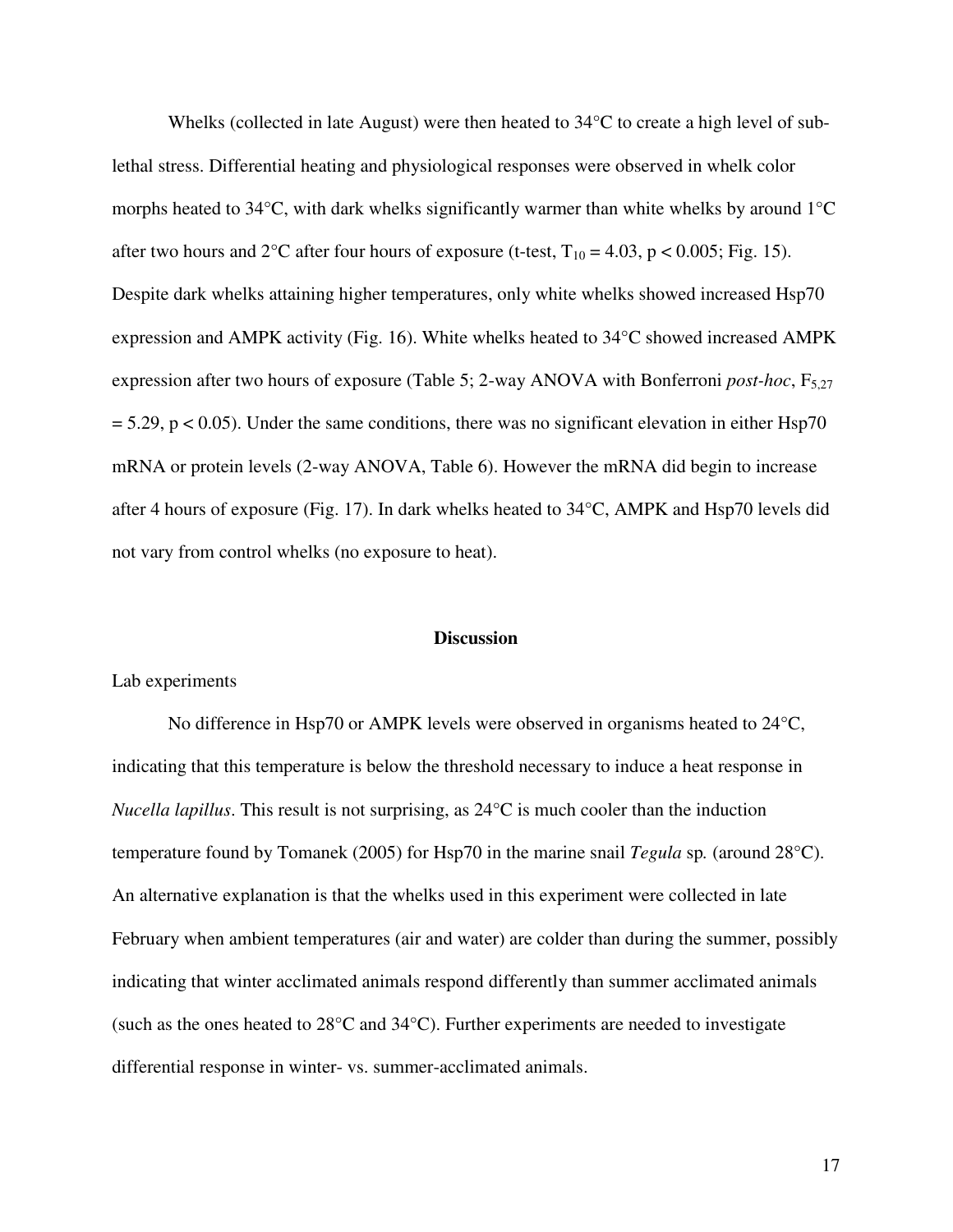Whelks heated to around 28-30°C (similar to the induction temperature for *Tegula* sp*.*) exhibited higher Hsp70 expression and AMPK activity in dark morphs than in white morphs. The significant interaction effect between color and time in AMPK activity indicates that dark whelks had higher AMPK activity after 2 hours of exposure (Fig. 13). This may indicate that dark whelks experienced more thermal stress than white whelks. The lack of significant results in whelks heated to 28°C (Fig. 14) may indicate that this temperature is not stressful enough to induce a stress response. However, the results from whelks heated to around 28-30°C suggest that exposure to 30°C for two hours may cause enough thermal stress to elevate AMPK activity in dark morphs. Dark whelks, common to wave-exposed shores, regularly experience cooler temperatures than white whelks, common to wave-protected shores (Etter, 1988). In addition, dark whelks are rarely observed on sunny, open rocks at low tide, possibly to avoid the thermal stress response. However, 30°C is commonly experienced by white whelks on the waveprotected shore during summer low tides. White whelks showed no stress response at this temperature, suggesting that they may be acclimated to this temperature. In addition, the white shells may reflect more of the incoming solar radiation, keeping the whelk body temperature lower than that of dark whelks (Etter, 1988). These factors are consistent with the observation that white whelks are abundant on rocks in direct sun at low tide.

To further characterize thermal stress in dogwhelks, especially in the white morphs, whelks were heated to 34°C. As expected, dark morphs attained significantly higher temperatures (between 1 to 2°C) than white morphs (Fig. 15). Surprisingly, no significant Hsp70 expression or AMPK activity was observed in the dark whelks. The heat stress response is energetically costly, and can compromise the ability of an organism to function, potentially resulting in mortality (Feder and Hofmann, 1999; Hofmann et al. 2002). Dark whelks may have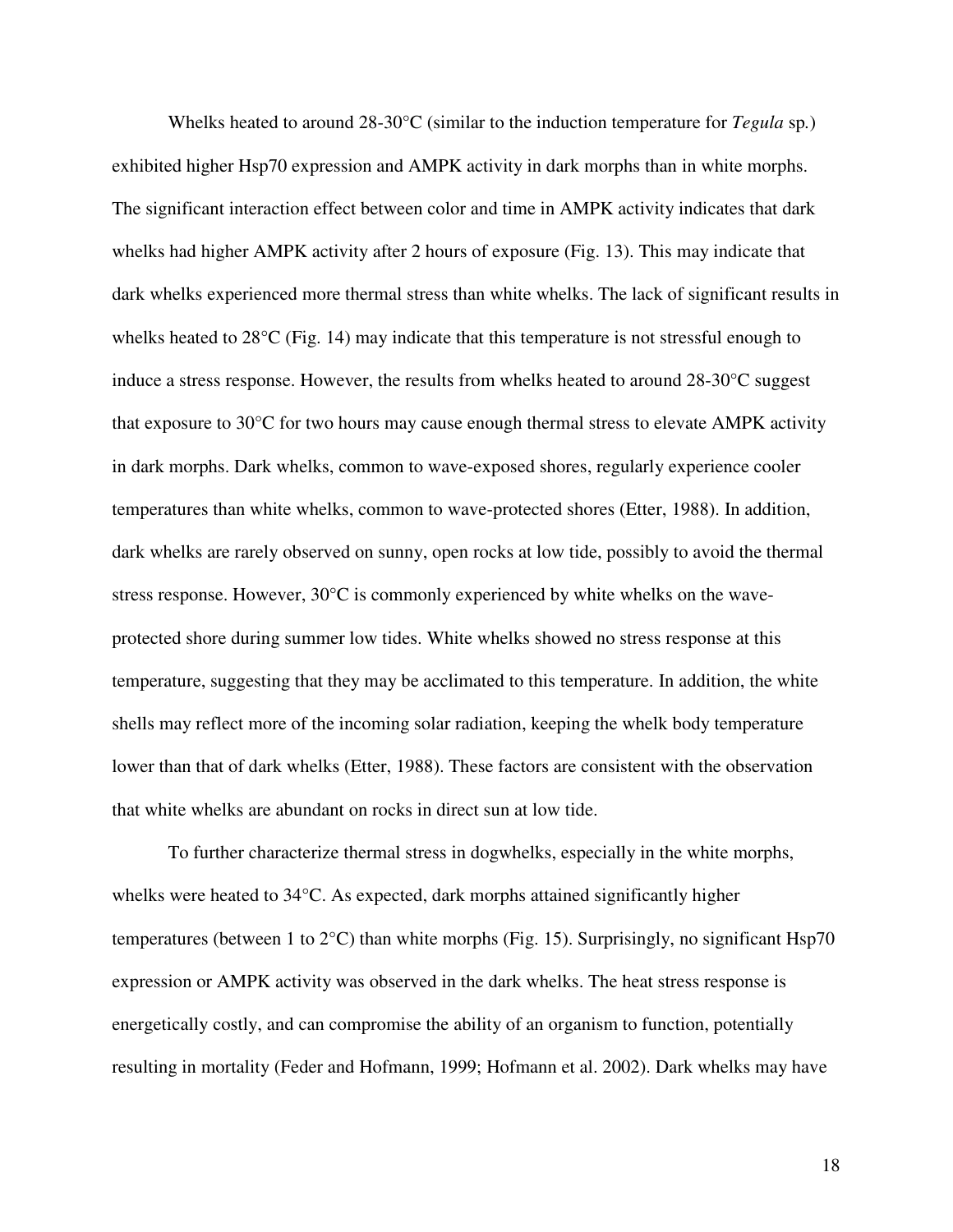experienced maximal thermal stress at 34°C, preventing them from maintaining the stress response. This temperature may be too close to the upper lethal limit for dark-shelled whelks.

In contrast, white morphs exhibited significantly higher AMPK activity after two hours of exposure to 34°C. This temperature is slightly lower than the previously reported lethal temperature of around 36°C for *Nucella* sp*.* (Sandison, 1967; Sorte and Hofmann, 2005). White morphs were expected to be more thermotolerant and thus less stressed when exposed to high temperatures due to regular exposure to higher temperatures in the field and the reflective capacity of the lighter shells (Etter, 1988; Harris and Jones, 1995). The delayed stress response may be due to increased thermotolerance in white morphs. No differential Hsp70 protein expression was observed in either color morph. However, Hsp70 mRNA expression began to increase after four hours of exposure to 34°C. Elevated mRNA expression must precede elevated protein levels because proteins are translated from mRNA. Based on this basic biosynthesis process, the elevated mRNA expression that began to appear suggests that increased Hsp70 protein expression could have been observed at a longer exposure time.

 These results support the hypothesis that AMPK is activated earlier in the heat stress response than Hsp70. AMPK maintains cellular concentrations of ATP, which allows organisms to endure short exposures to temperatures above the average maximum temperature of their habitat (such as during midday summer low tides). It is highly conserved across many diverse phyla, indicating the importance of this energy regulator (Frederich et al. 2009). AMPK activity peaked two hours earlier than mRNA expression of Hsp70 began to increase. Hsp70 has been well studied in numerous organisms and habitats, including intertidal invertebrates (Dahlhoff, 2004; Feder and Hofmann, 1999). However, this study indicates that AMPK is an earlier signal for temperature stress than Hsp70, and may be a new useful tool for studying thermal stress.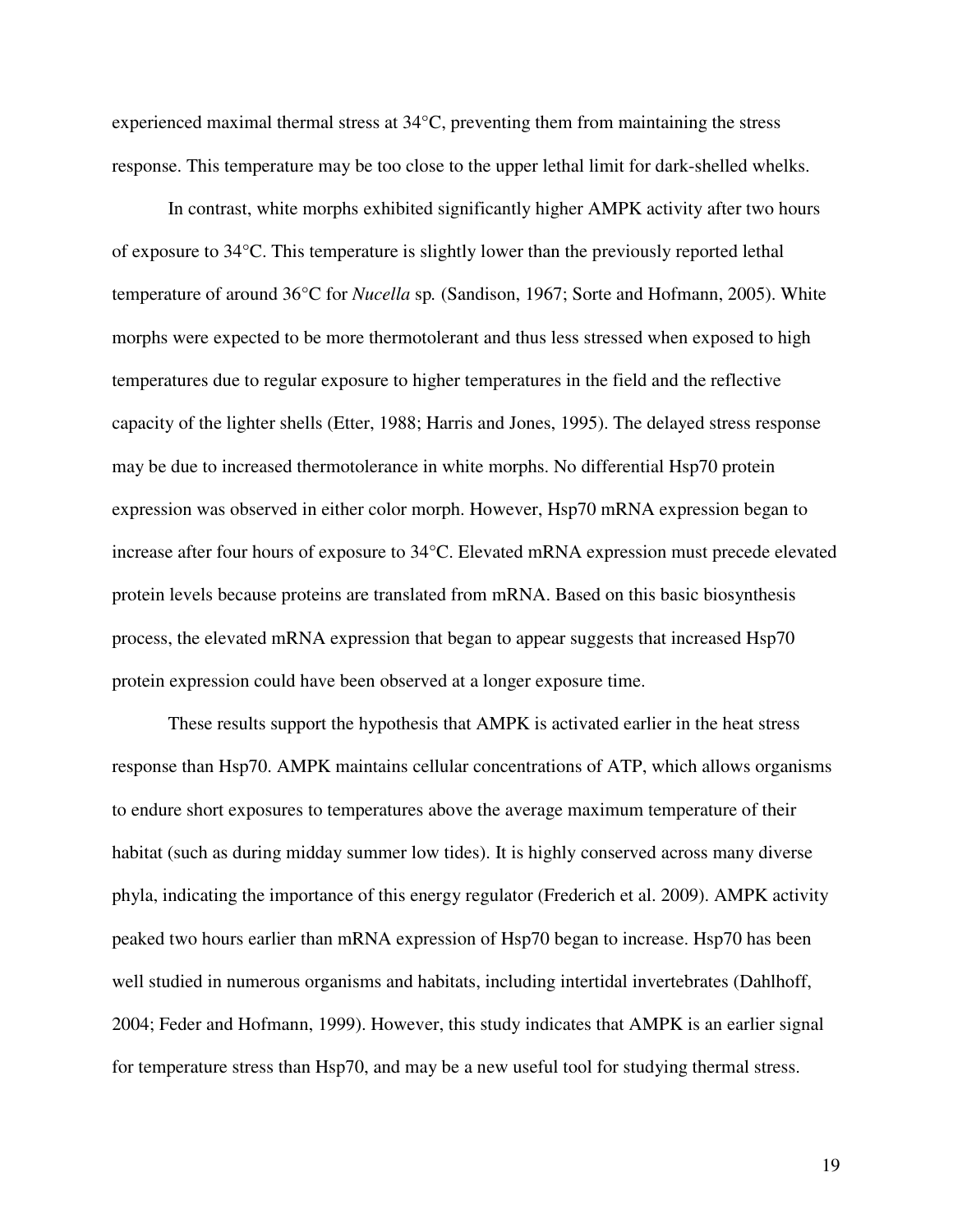Field transplants

Although dark whelks tended to attain warmer temperatures than white whelks, there were no significant trends in Hsp70 expression or AMPK activity. The heat stress response varies in natural populations across environmental gradients and with thermal microhabitat (Hofmann et al. 2002). Along rocky intertidal shores, higher temperatures and Hsp70 levels have been found in organisms on open, horizontal, flat microhabitats than those found in crevices, on vertical or north facing rock slopes, in algae beds, or in tide pools (Dahlhoff, 2004; Halpin et al. 2002; Helmuth and Hofmann, 2001). Whelks were tethered to the cleared sites to increase recapture rate and to decrease microhabitat effects.

Based on the lab experiments, it is not surprising that no differential effect on whelk stress levels was observed. During Transplant A, dark whelks tethered on the protected shore attained around 34°C. Dark whelks heated to this temperature in the lab exhibited no response, possibly because it is too close to the upper lethal limit for this color morph. White whelks tethered on the protected shore attained around 32°C, below the induction temperature observed in the lab (34°C). The average temperature during Transplant B for all treatments was around 28°C, below the induction temperature observed in lab for dark whelks (30°C). In addition, the lack of an observed differential effect on whelk stress levels may be explained by the factors affecting the body temperatures of intertidal ectotherms, including solar radiation, wind speed, relative humidity, cloud cover, and air and ground temperatures, as well as the shape, color, and mass of the organisms (Helmuth et al. 2006). Although temperatures during field transplants did not reach stress induction levels, these other factors may have further confounded any trends in relation to the stress response of the whelks.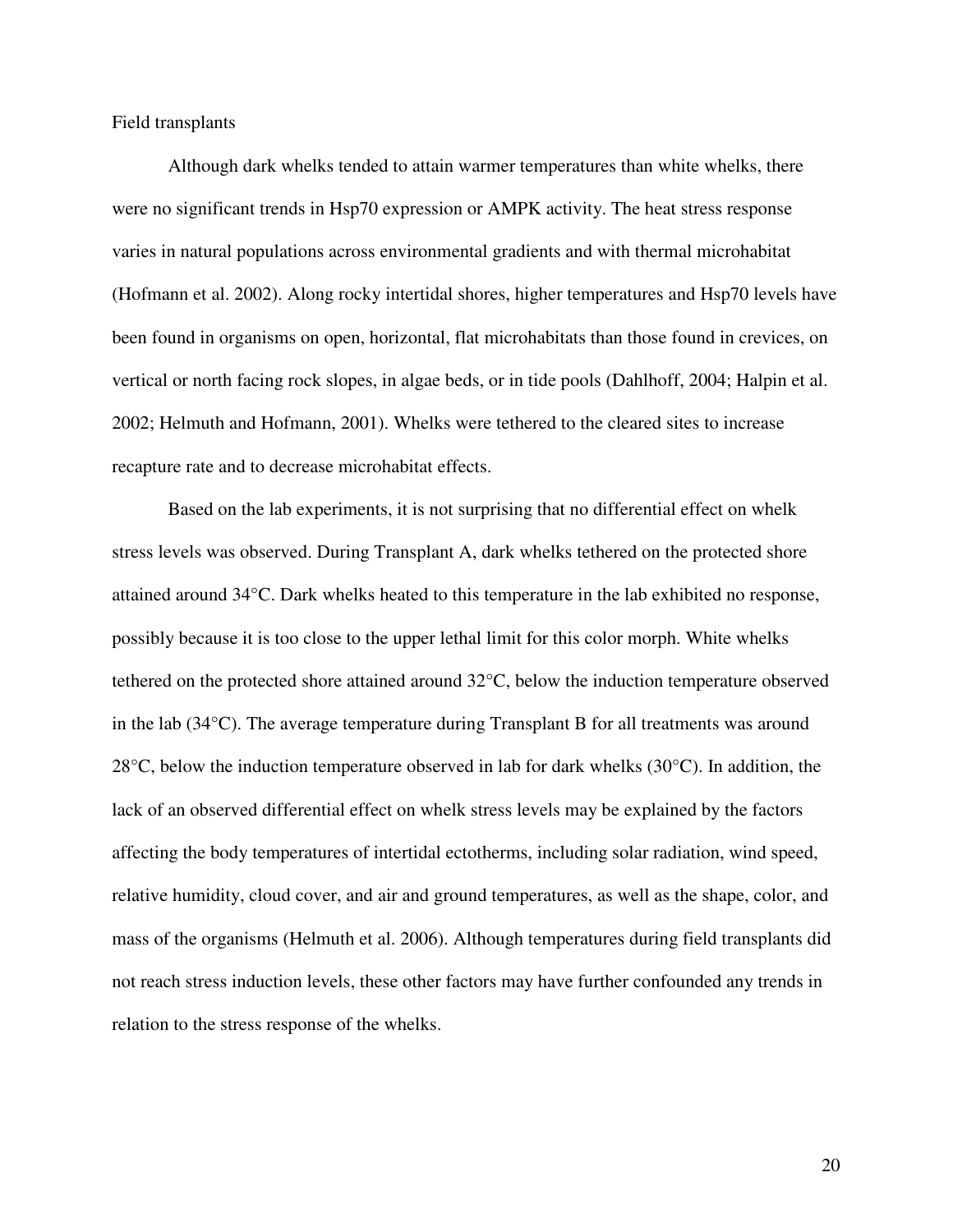Conclusion

Dogwhelks on the coast of Maine currently experience 30°C temperatures regularly, and experience 34°C temperatures during one or two weeks every year (based on the temperature surveys of the study sites), when midday low tides coincide with the summer's hottest temperatures. With temperatures predicted to rise 3-4°C by the year 2100, both color morphs of dogwhelks may soon be experiencing stressful temperatures on a more regular basis (IPCC 2001). Stress responses, such as elevated AMPK activity and the upregulation of Hsp70, require high energy costs and can result in mortality if the stress event is too extreme or of long duration (Feder and Hofmann, 1999). By understanding more thoroughly the physiological processes involved in withstanding temperature stress, more accurate predictions of the potential impacts of temperature change on organisms may be made (Osovitz and Hofmann, 2007). The thermotolerance of dogwhelk color morphs may result in differential survival when exposed to warmer temperatures. The possible resulting change in the distribution of color morphs may be a useful indicator of climate change.

#### **Works Cited**

- Avery, R. and Etter, R. J. 2006. Microstructural differences in the reinforcement of a gastropod shell against predation. Marine Ecology Progress Series. 323: 159-170.
- Bell, J. J. and Okamura, B. 2005. Low Genetic diversity in a marine nature reserve: re-evaluating diversity criteria in reserve design. Proceedings of the Royal Society B. 272: 1067-1074.
- Berger, M. S., and Emlet, R. B. 2007. Heat-shock response of the upper intertidal barnacle *Balanus glandula*: thermal stress and acclimation. Biological Bulletin. 212(3): 232-241.
- Buckley, B. A., Owen, M., and Hofmann, G. E. 2001. Adjusting the thermostat: the threshold induction temperature for the heat-shock response in intertidal mussels (genus *Mytilus*) changes as a function of thermal history. Journal of Experimental Biology. 204: 3571- 3579.
- Dahlhoff, E. P. 2004. Biochemical Indicators of stress and metabolism: applications for marine ecological studies. Annual Review of Physiology. 66: 183-207.
- Etter, R. J. 1988. Physiological stress and color polymorphism in the intertidal snail *Nucella lapillus*. Evolution. 42(4): 660-680.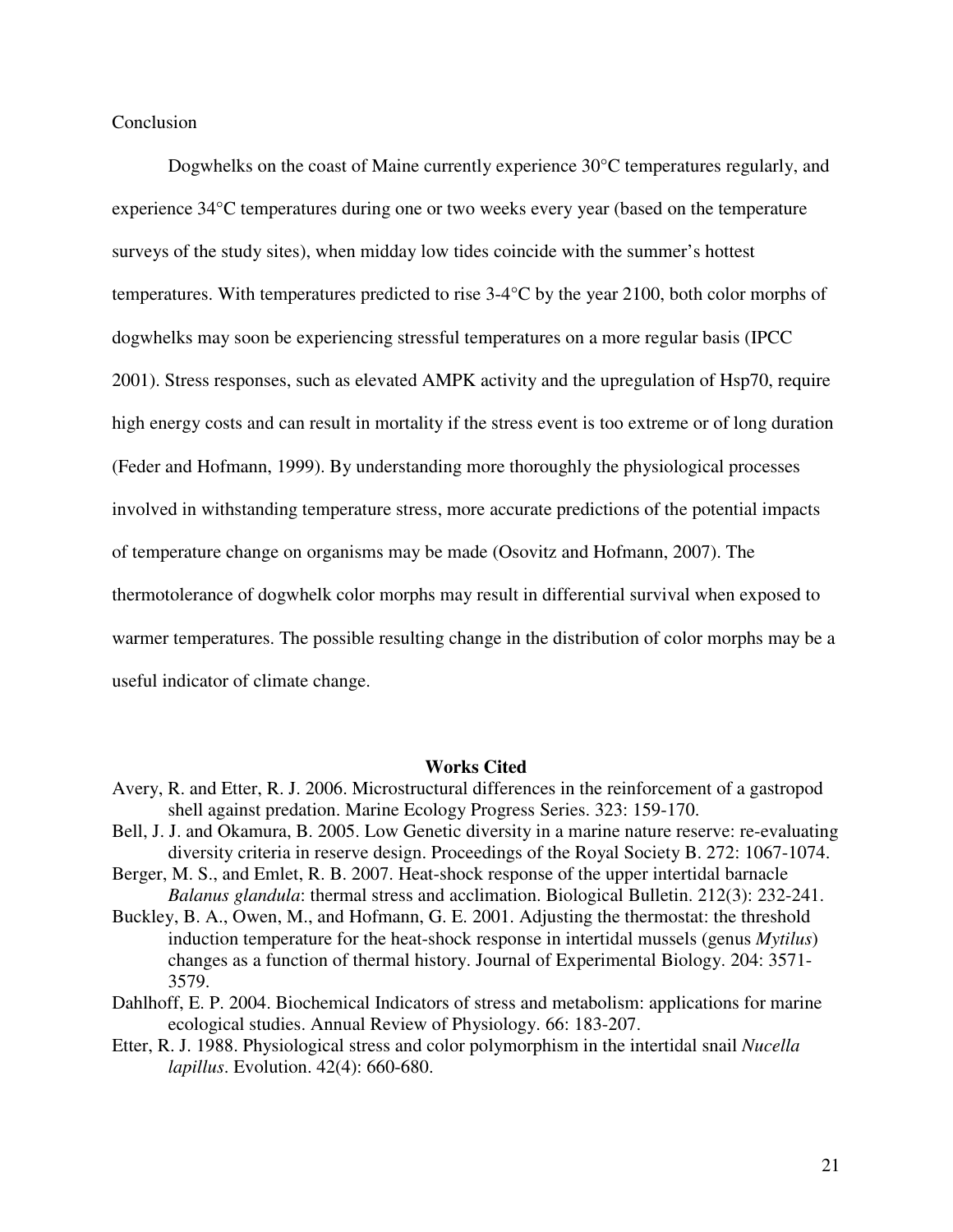- Feder, M. E. and Hofmann, G. E. 1999. Heat-shock proteins, molecular chaperones, and the stress response: evolutionary and ecological physiology. Annual Review of Physiology. 61: 243-282.
- Folland, C. K., Karl, T. R., Christy, J. R., Clarke, R. A., Gruza, G. V., Jouzel, J., Mann, M. E., Oerlemans, J., Salinger, M. J., and Wang, S. W. 2001. Climate Change 2001: The Scientific Basis, Contribution of Working Group I to the Third Assessment Report of the Intergovernmental Panel on Climate Change. New York: Cambridge Univ. Press, p. 99– 182.
- Frederich, M., O'Rourke, M. R., Furey, N. B., and Jost, J. A. 2009. AMP-activated protein kinase (AMPK) in the rock crab, *Cancer irroratus*: an early indicator of temperature stress. Journal of Experimental Biology. 212(5): 722-730.
- Halpin, P. M., Menge, B. A., and Hofmann, G. E. 2004. Experimental demonstration of plasticity in the heat shock response of the intertidal mussel *Mytilus californianus*. Marine Ecology Progress Series. 276: 137-145.
- Halpin, P. M., Sorte, C. J., Hofmann, G. E., and Menge, B. A. 2002. Patterns of variations in levels of Hsp70 in natural rocky shore populations from microscales to mesoscales. Integrative and Comparative Biology. 42: 815-824.
- Hamdoun, A. M., Cheney, D. P., and Cherr, G. N. 2003. Phenotypic plasticity of Hsp70 and Hsp70 gene expression in the Pacific oyster (*Crassostrea gigas*): implications for thermal limits and induction of thermal tolerance. Biological Bulletin. 205(2): 160.
- Hardie, D. G. 2005. New roles for the LKB1-AMPK pathway. Current Opinion in Cell Biology. 17: 1-7.
- Harris, D. J. and Jones, J. S. 1995. Genotype-specific habitat selection and thermal ecology in *Nucella lapillus* (L.) (the dogwhelk). Heredity. 74: 311-314.
- Helmuth, B., Broitman, B. R., Blanchette, C. A., Gilman, S., Halpin, P., Harley, C. D. G., O'Donnell, M. J., Hofmann, G. E., Menge, B., and Strickland, D. 2006. Mosaic patterns of thermal stress in the rocky intertidal zone: implications for climate change. Ecological Monographs. 76(4): 461-479.
- Helmuth, B. S.T. and Hofmann, G. E. 2001. Microhabitats, thermal heterogeneity, and patterns of physiological stress in the Rocky intertidal zone. Biological Bulletin. 201(3): 374-385.
- Helmuth, B. 1999. Thermal biology of rocky intertidal mussels: quantifying body temperatures using climatological data. Ecology. 80(1): 15-35.
- Hofmann, G. E., Buckley, B. A., Airaksinen, S., Keen, J. E., and Somero, G. N. 2000. Heatshock protein expression is absent in the Antarctic fish *Trematomus bernacchii* (family Nototheniidae). Journal of Experimental Biology. 203: 2331-2339.
- Hofmann, G. E., Buckley, B. A., Place, S. P., and Zippay, M. L. 2002. Molecular chaperones in ectothermic marine animals: biochemical function and gene expression. Integrative and Comparative Biology. 42(4): 808-814.
- Hofmann, G. E. 1999. Ecologically relevant variation in induction and function of heat shock proteins in marine organisms. American Zoologist. 39(6): 889-900.
- Kemp, B. E., Mitchelhill, K. I., Stapleton, D., Michell, B. J., Chen, Z. P., Witters, L. A. 1999. Dealing with energy demand: the AMP-activated protein kinase. Trends in Biochemical Sciences. 24(1): 22-25.
- Ma, E. and Haddad, G. G. 1997. Anoxia regulates gene expression in the central nervous system of *Drosophila melanogaster*. Molecular Brain Research. 46: 325-328.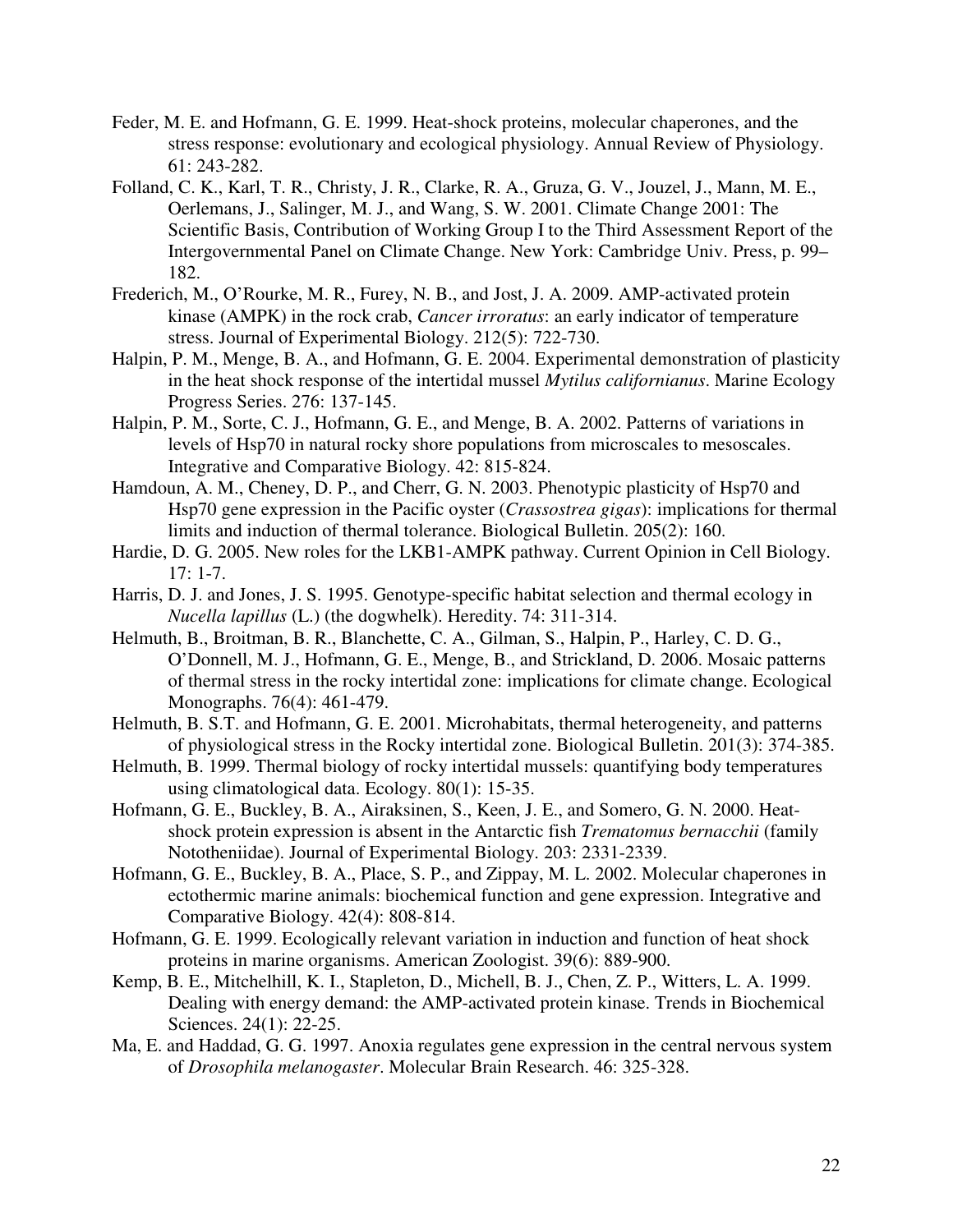- Osovitz, C. J. and Hofmann, G. E. 2007. Marine macrophysiology: studying physiological variation across large spatial scales in marine systems. Comparative Biochemistry and Physiology, Part A. 147: 821–827.
- Palmer, A. R. 1984. Species cohesiveness and genetic control of shell color and form in *Thais emarginata* (Prosobranchia, Muricacea): Preliminary results. Malacologia. 25(2): 477- 491.
- Pareek, A., Singla, S. L., Kush, A. K., and Grover, A. 1997. Distribution patterns of Hsp 90 protein in rice. Plant Science. 125: 221-230.
- Portner, H.O. 2002. Climate variations and the physiological basis of temperature dependent biogeography: Systemic to molecular hierarchy of thermal tolerance in animals. Comparative Biochemistry and Physiology A. 132: 739-761.
- Roberts, D. A., Hofmann, G. E., and Somero, G. N. 1997. Heat-Shock protein expression in *Mytillus californianus*: Acclimatization (Seasonal and Tidal-Height comparisons) and Acclimation effects. Biological Bulletin. 192: 309-320.
- Rolan E., Guerra-Varela, J., Colson, I., Hughes, R. N., and Rolan-Alvarez, E. 2004. Morphological and genetic analysis of two sympatric morphs of the dogwhelk *Nucella lapillus* (Gastropoda: Muricidae) from Galicia (Northwestern Spain). The Journal of Molluscan Studies. 70: 179-185.
- Sandison, E. E. 1967. Respiratory response to temperature and temperature tolerance of some intertidal gastropods. Journal of Experimental Marine Biological Ecology. 1: 271- 281.
- Sorte, C. J. B. and Hofmann, G. E. 2005. Thermotolerance and heat-shock protein expression in Northeastern Pacific *Nucella* species with different biogeographical ranges. Marine Biology. 146: 985-993.
- Sorte, C. J. B., and Hofmann, G. E. 2004. Thermotolerance and heat-shock protein expression in Northeastern Pacific Nucella species with different biogeographical ranges. Marine Biology. 146(5): 985-993.
- Stillman, J. H. and Somero, G. N. 2000. A comparative analysis of the upper thermal tolerance limits of eastern Pacific Porcelain Crabs, Genus *Petrolisthes*: influences of latitude, vertical zonation, acclimation, and phylogeny. Physiological and Biochemical Zoology. 73(2): 200-208.
- Tomanek, L. 2005. Two-dimensional gel analysis of the heat-shock response in marine snails (genus *Tegula*): interspecific variation in protein expression and acclimation ability. Journal of Experimental Biology. 208: 3133-3143.
- Tomanek, L. 2002. The heat-shock response: its variation, regulation, and ecological importance in intertidal gastropods (genus *Tegula)*. Integrative and Comparative Biology. 42: 797- 807.
- Tomanek, L., and Somero, G. N. 2000. Time course and magnitude of synthesis of heat shock proteins in congeneric marine snails (genus *Tegula*) from different tidal heights. Physiological and Biochemical Zoology. 73(2): 249-257.
- Voznesensky, M., Lenz, P. H., Spaning-Pierrot, C., and Towle, D. W. 2004. Genomic approaches to detecting thermal stress in *Calanus finmarchicus* (Copepoda: Calanoida). Journal of Experimental Marine Biology and Ecology. 311: 37-46.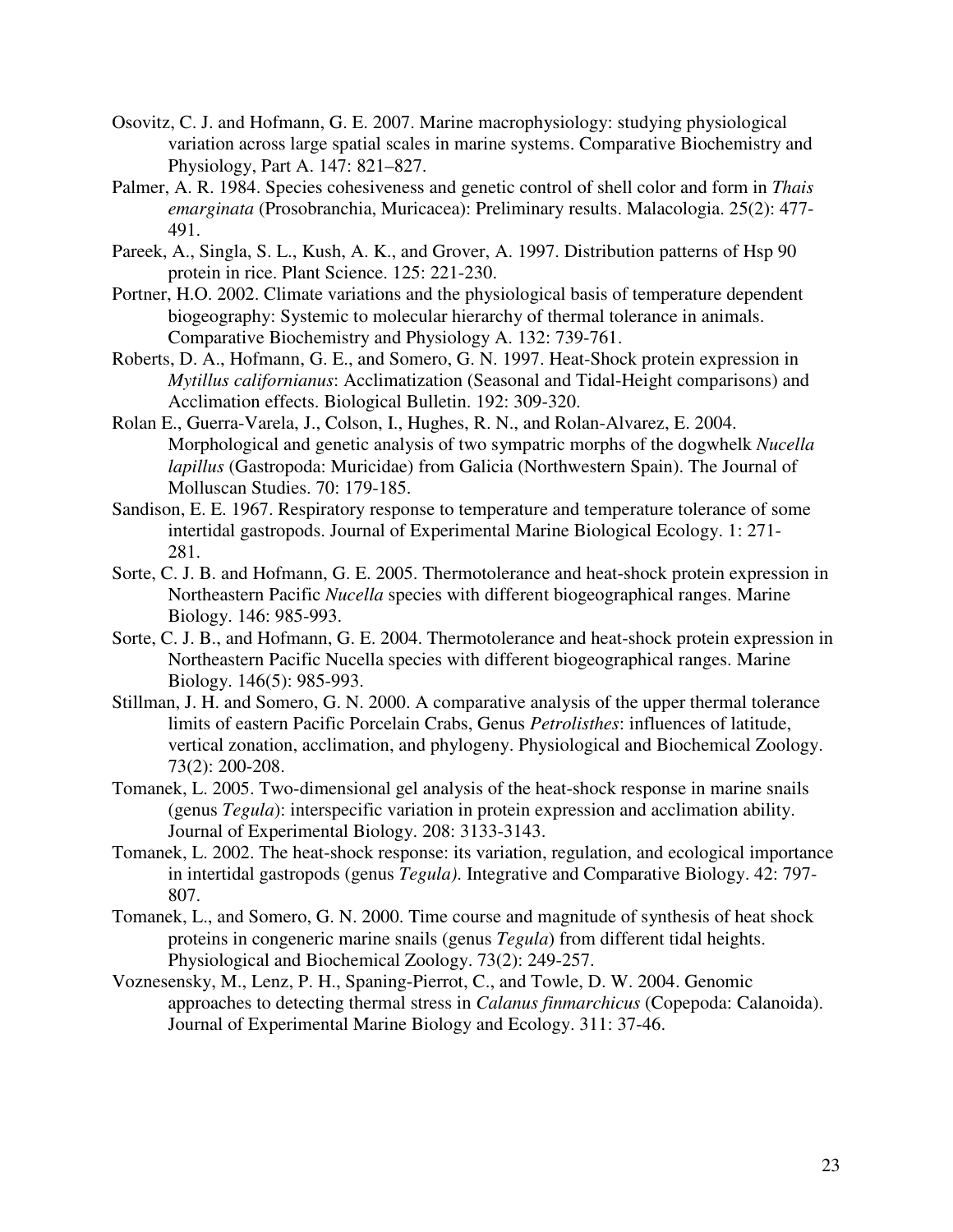

Figure 1. Model of the AMP-activated protein kinase (AMPK) cascade. Stressors such as exercise, hypoxia, or heat shock, lead to a decrease in cellular ATP and an increase in cellular AMP. This activates AMPK, which phosphorylates rate-limiting enzymes of all energy metabolism pathways. This leads to acceleration of all ATP-producing pathways and a deceleration of all ATP-consuming pathways, maintaining the cellular ATP concentration. From Frederich et al, 2009.



Figure 2. Aerial view of the two field sites on Wood Island, Biddeford Pool, Maine. The yellow dot represents the lighthouse.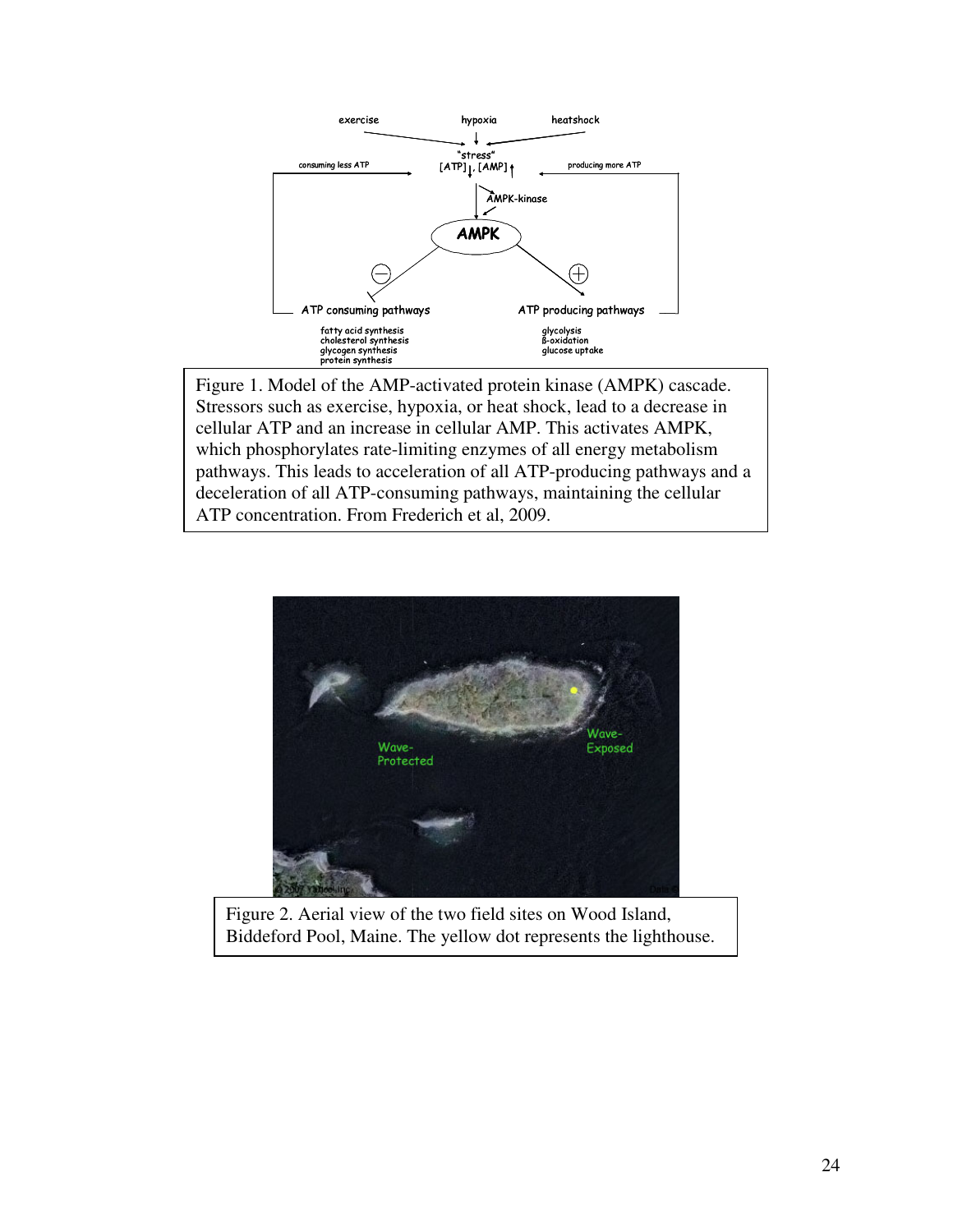

Figure 3. Distribution of whelk tissue temperatures on two summer days in 2007. Whelks on wave exposed shores ( $n = 25$  to 45) typically have cooler body temperatures than whelks along wave-protected shores ( $n = 31$  to 35).



Figure 4. Distribution of shell lengths between dark and white whelks used in heating experiments.  $(n = 48)$ 



lamp in laboratory-controlled environment. Mean heating time course for whelks during the 34°C lab experiments in 2007 (diamonds;  $n = 3$ ) and 2008 (line;  $n = 2$ ).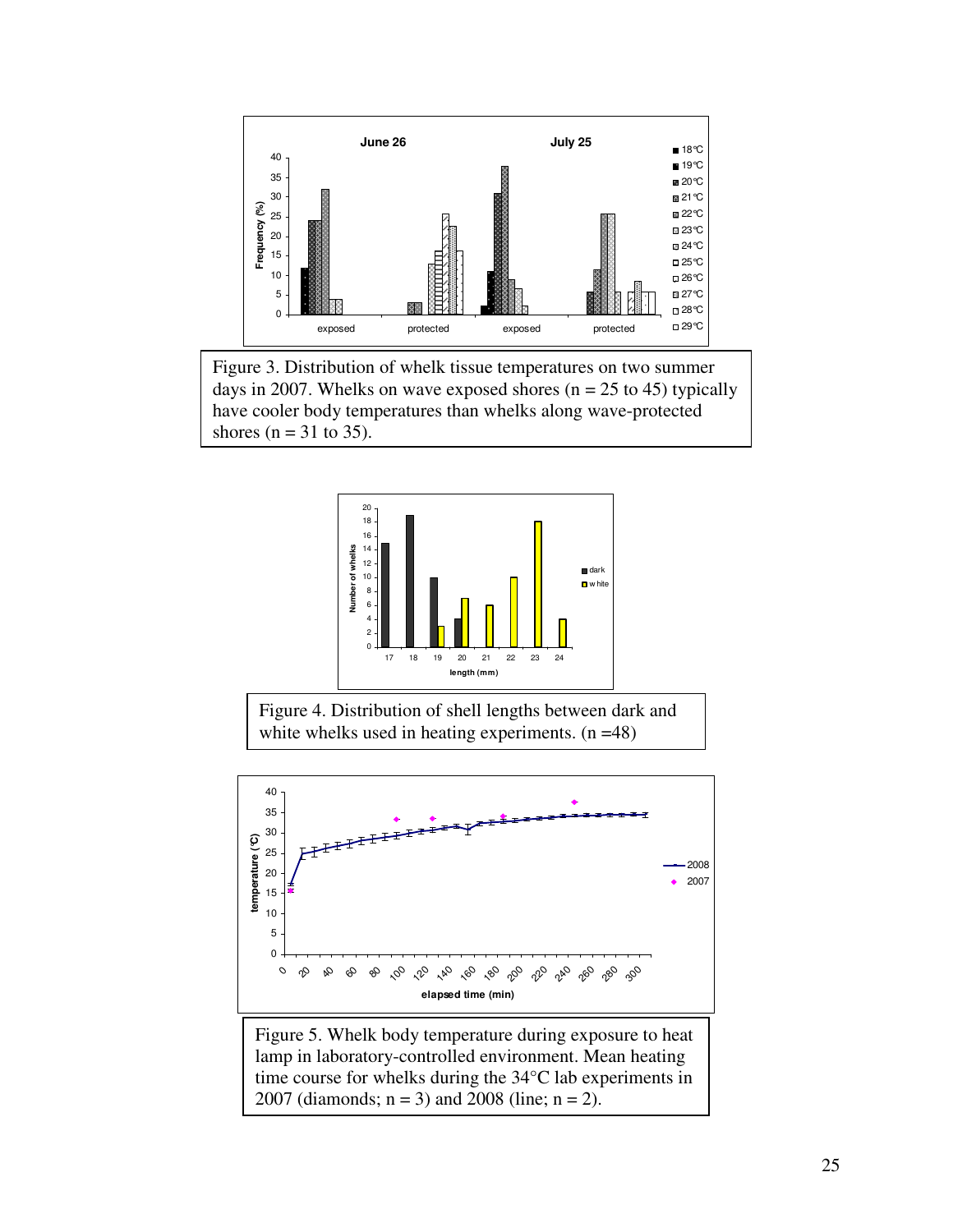

Figure 6. Alignment of Hsp70 amino acid sequences for invertebrate species. Degenerate primers were designed based on highly conserved parts in the aligned sequences, using *Littorina* sp. was used as the target sequence. Sequences were obtained from GenBank. Sequences conservation is indicated as: black, no conservation; blue, some conservation; and red, complete conservation among the compared species. Numbers preceding Genus name refer to GenBank accession numbers.

| Target            | Primer             | Nucleotide sequence                             |
|-------------------|--------------------|-------------------------------------------------|
| Hsp70, degenerate | SNF1               | 5'- TAY TTY AAY GAY WSN CAR MGN CAR -3'         |
|                   | SNF <sub>2</sub>   | 5'- TTY GAY GTN WSN GTN YTN ACN ATH GAR GAY -3' |
|                   | SNF3               | 5'- ATG GTN AAY CAY GGN ATH CAR GAR TTY -3'     |
|                   | SNR1               | 5'- YTT RTC CAT YTT NGC RTC NCK CAT -3'         |
|                   | SNR <sub>2</sub>   | 5'- YTT RTT NAR YTC YTT NCC RTT -3'             |
|                   | SNR3               | 5'- YTC NCC YTC RTA NAC YTG DAT -3'             |
|                   | SNF4               | 5'- TgY gTN ggN gTN TTY CAR CAY ggN AAR -3'     |
|                   | SNF <sub>5</sub>   | 5'- gAR ATH ATH gC AAY gAY CAR ggN AAY -3'      |
|                   | SNF <sub>6</sub>   | 5'- TAY gTN gC TTY ACN gAY ACN gAR -3'          |
|                   | SNR4               | 5'- RTT RTT RTC YTT NgT CAT -3'                 |
|                   | SNR <sub>5</sub>   | $5'$ - RTC RAA NAT NAC YTC DAT YAT $-3'$        |
|                   | SNR <sub>6</sub>   | 5'-DAT NCC RTT NgC RTC DAT RTC RAA-3'           |
| Hsp70, specific   | SNHF1              | 5'-TCTTTGCCGTTGAAGAAGTCCTGC-3'                  |
|                   | SNHR1              | 5'-ATCCATGAAATCGTCCTGGTGGGT-3'                  |
| 18s, specific     | 18s F <sub>2</sub> | 5'-gCC gCA CgA gAT TgA gCA ATA ACA-3'           |
|                   | 18s R1             | 5'-Agg ACA CgT TgA TCC CTT CAg TgT-3'           |

Table 1. Nucleotide sequence of *Nucella lapillus* primers used for amplification of Hsp70. The nucleotide sequence for 18s was designed for *Cancer irroratus* (Frederich et al. 2009). Nucleotide code: g, guanine; C, cytosine; A, adenine; T, thymine; Y=T or C; R=A or g; D=A or g or T; N (any nucleotide)=A, g, C or T.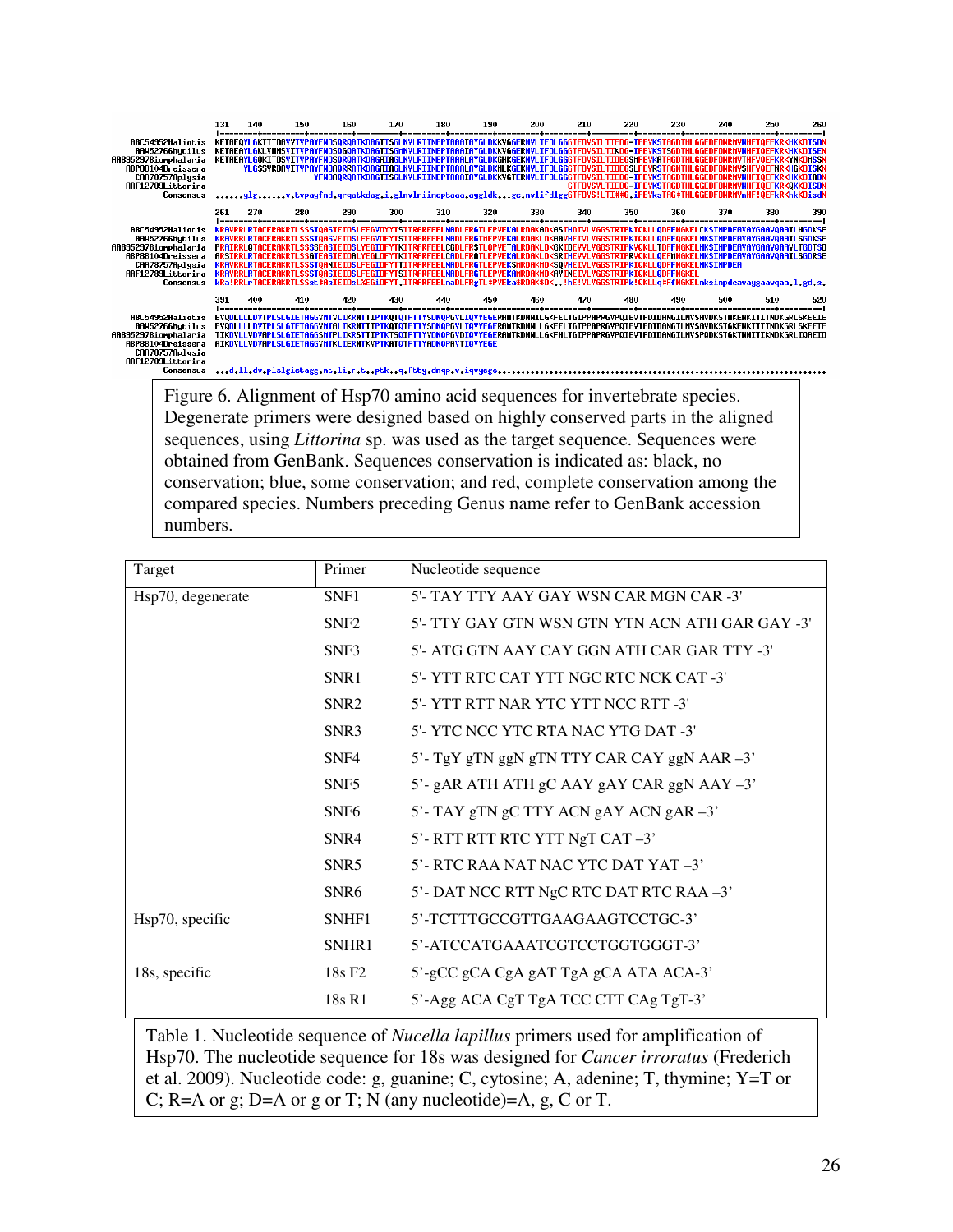TTGTTGAGTTCTTTGCCGTTGAAGAAGTCCTGCAAAAGCTTCTG GATCTTGGGGATACGGGTGGATCCACCCACCAGGACGATTTCA TGGATGGCGGGCTTGTCGATCTTGGCATCACGCATAGACTTCTC CACTGGCTCCAAGGTGCCACGGAAGAGGTCAGCGTTCAGCTCC TCAAACCTGGCACGAGTGATGCTGGTGTAAAAGTCAATCCCTTC AAACAGTGAGTCGATCTCGATGCTGGCCTGCGTGGAGGAGGAC AGAGTCCTCTTTGCACGCTCACAGGCGGTGCGCAGACGCCGCA CGGCGCGCTTGTTCTCAGAGATGTCCTTCTTGTGCTTGCGCTTG AACTCCTGTATNCCATGATTCACCATA M V N H G I Q E F K R K H K K

|       | DI SEN KRAVRRL RTA            |  |  |  |  |  |  |
|-------|-------------------------------|--|--|--|--|--|--|
|       | C E R A K R T L S S S T O A S |  |  |  |  |  |  |
| - T - | EIDS LFEGIDFYTS               |  |  |  |  |  |  |
|       | RARFEELNAD LFR                |  |  |  |  |  |  |
|       | G T L E P V E K S M R D A K T |  |  |  |  |  |  |
|       | D K P A I H E I V L V G G S T |  |  |  |  |  |  |
|       | R I P K I O K L L O D F F N G |  |  |  |  |  |  |
|       | K F. I.N                      |  |  |  |  |  |  |





Figure 8. Distribution of whelk color morphs on two shores of Wood Island. The frequency of color morphs was determined on wave-protected ( $n = 66$ ) and wave-exposed shores ( $n = 70$ ). Darker morphs were more common on wave-exposed shores while lighter morphs predominated on wave-protected shores. Only the dark and white whelks were used for subsequent measurements.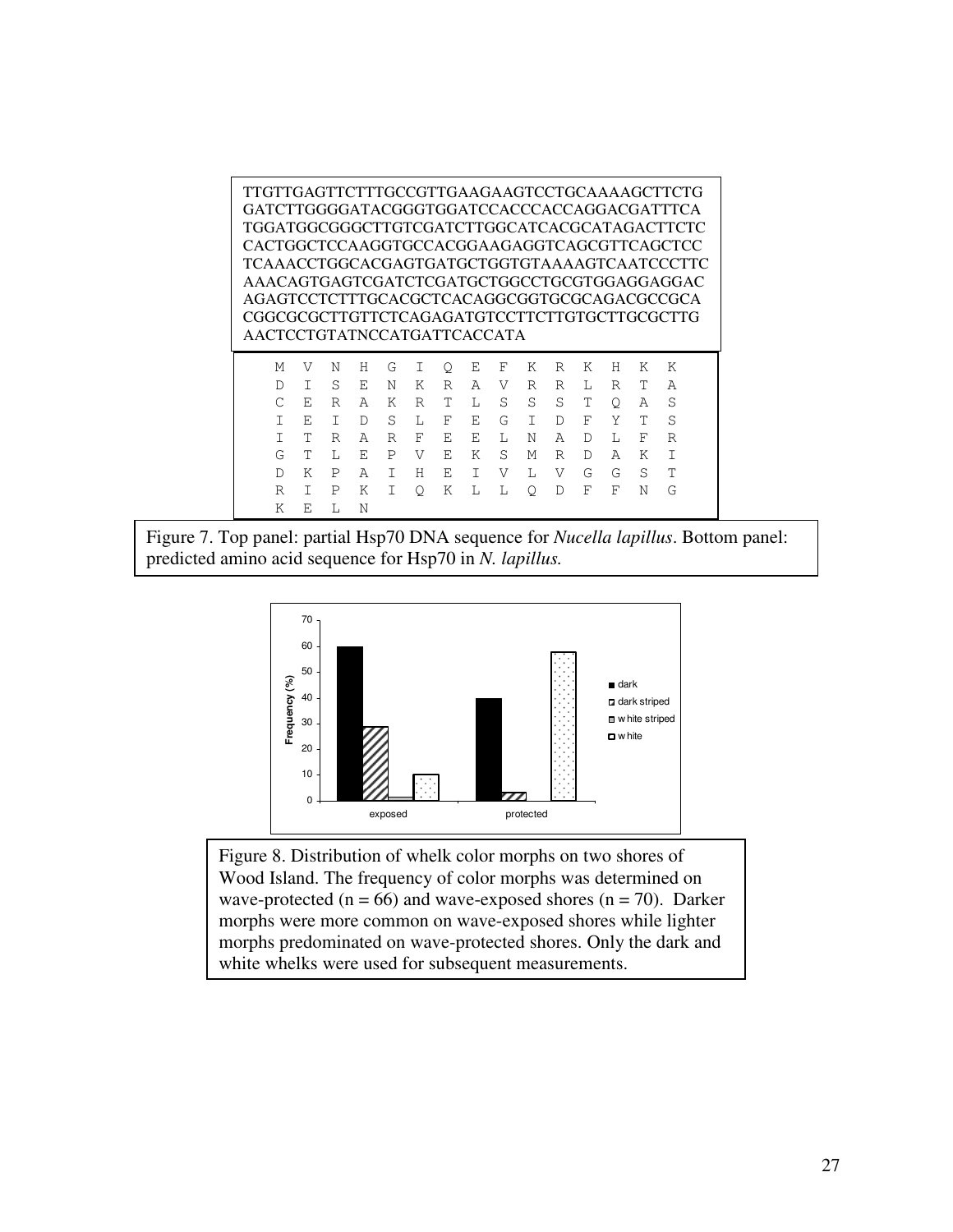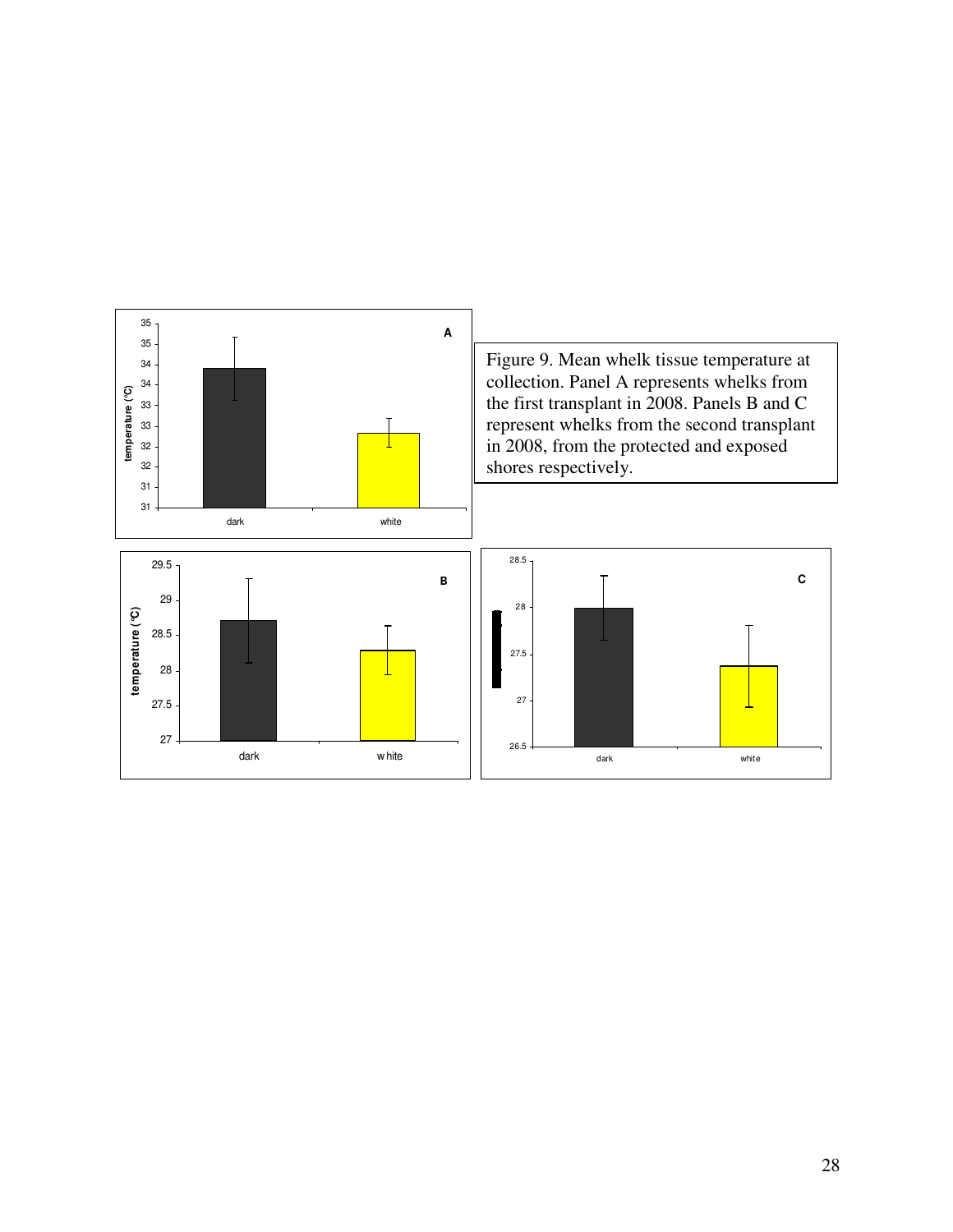

Figure 10. 2008 field reciprocal transplant results. The left panel represents the mean Hsp70 protein levels per treatment (n = 9 to 10); the right panel represents the mean AMPK activity per treatment ( $n =$ 9 to 11).

| Source      | df | SS    |       |       | Source      | df | SS     |       |       |
|-------------|----|-------|-------|-------|-------------|----|--------|-------|-------|
| Color       |    | 0.038 | 0.181 | 0.673 | Color       |    | 0.248  | 0.153 | 0.698 |
| Shore       |    | 0.098 | 0.472 | 0.497 | Shore       |    | 5.462  | 3.377 | 0.075 |
| Color*Shore |    | 0.038 | 0.181 | 0.673 | Color*Shore |    | 0.248  | 0.153 | 0.698 |
| Error       | 34 | 7.064 |       |       | Error       | 34 | 54.994 |       |       |

Table 2. Two-way analysis of variance to compare Hsp expression (left) and AMPK activity (right) in two gastropod color morphs at two intertidal locations.



Figure 11. Mean Hsp70 protein levels and AMPK activity in control whelks with no heat exposure  $(n = 7)$ . Seawater temperature was 15°C.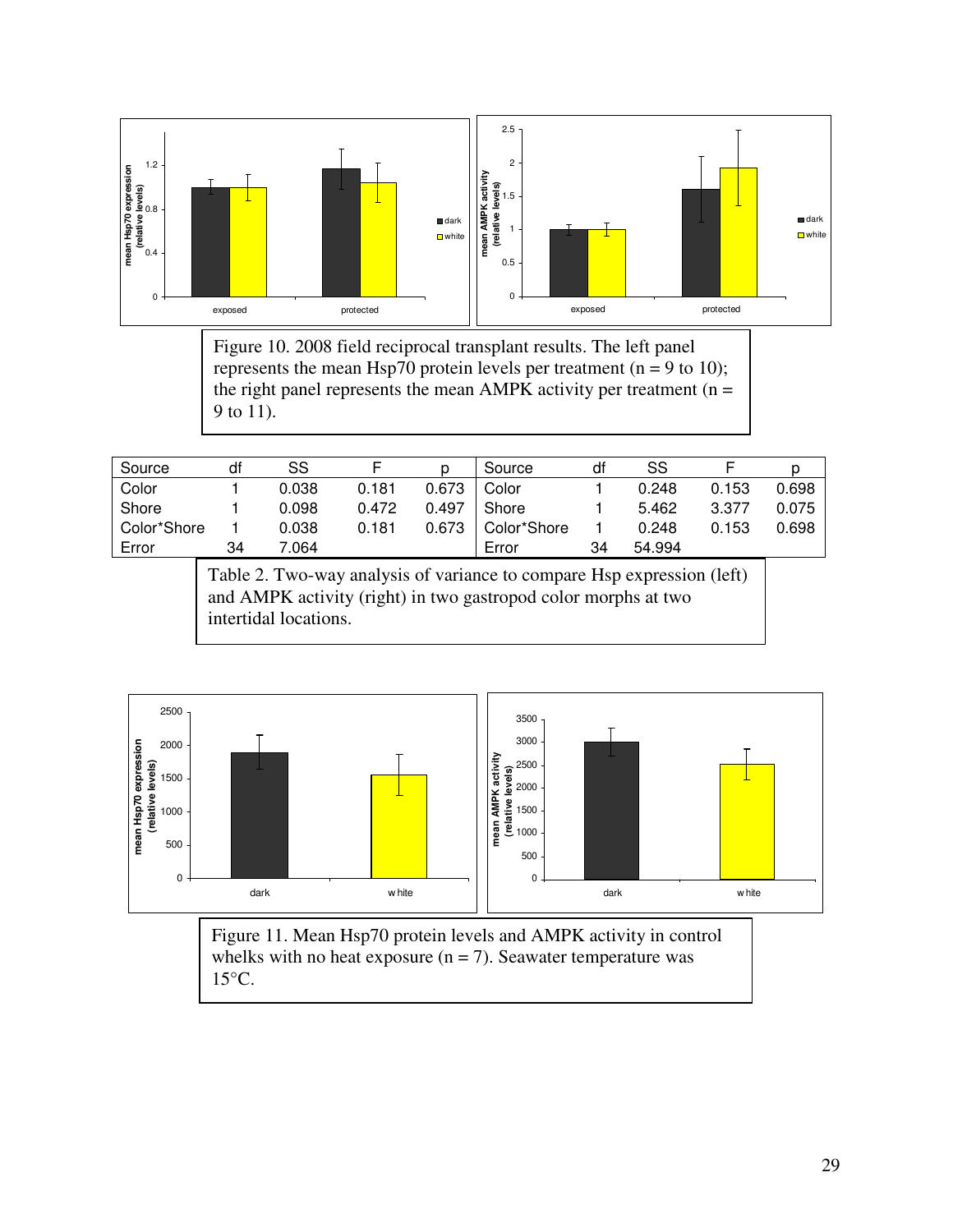

Figure 12. Cold-acclimated white whelks exposed to 24°C. The left panel represents mean Hsp70 protein levels; the right panel represents mean AMPK activity (n= 4 to 5).



Figure 13. Dark and white whelks exposed to 28-30°C. The left panel represents mean Hsp70 protein levels; the right panel represents mean AMPK activity  $(n = 6)$ . Asterisk  $(*)$  indicates significance,  $p < 0.05$ .

| Source     | df | SS    |       | P     | Source     | df       | SS    |        |       |
|------------|----|-------|-------|-------|------------|----------|-------|--------|-------|
| Color      |    | 0.787 | 6.496 | 0.016 | Color      |          | 2.495 | 11.024 | 0.002 |
| Time       |    | 0.321 | .325  | 0.281 | Time       | <u>.</u> | 0.757 | 872. ا | 0.205 |
| Color*Time |    | 0.407 | .681  | 0.203 | Color*Time | 2        | 2.86  | 6.139  | 0.005 |
| Error      | 30 | 3.633 |       |       | Error      | 30       | 6.79  |        |       |

Table 3. Two-way analysis of variance to compare Hsp expression (left) and AMPK activity (right) in two gastropod color morphs at three time points exposure to 28-30°C.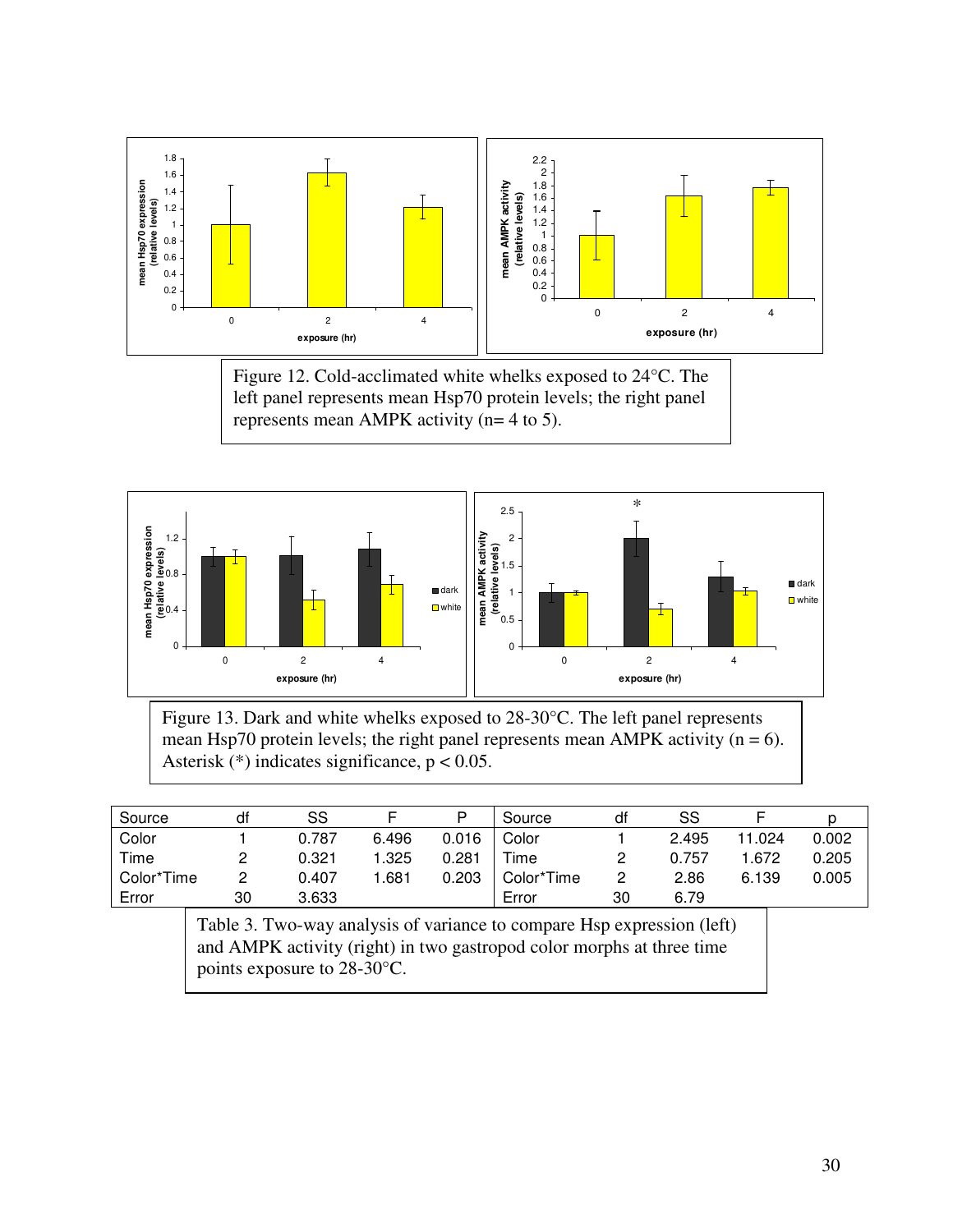

Figure 14. Left panel: Hsp70 protein levels during thermal stress at 28°C. Right panel: AMPK activity during thermal stress at  $28^{\circ}$ C. (n = 6).

| Source     | df | SS    |       | D     | Source     | df | SS    |       |       |
|------------|----|-------|-------|-------|------------|----|-------|-------|-------|
| Color      |    | 0.05  | 0.278 | 0.602 | Color      |    | 0.026 | 0.242 | 0.627 |
| Time       |    | 0.19  | 0.531 | 0.594 | Time       | റ  | 0.049 | 0.233 | 0.794 |
| Color*Time |    | 0.145 | 0.404 | 0.671 | Color*Time | 2  | 0.189 | 0.89  | 0.421 |
| Error      | 30 | 5.38  |       |       | Error      | 30 | 3.186 |       |       |

Table 4. Two-way analysis of variance to compare Hsp expression (left) and AMPK activity (right) in two gastropod color morphs at three time points exposure to 28°C.



Figure 15. Mean whelk temperature at sampling times during a 34°C lab run (n = 6). Asterisks (\*) indicate significance, p < 0.05.